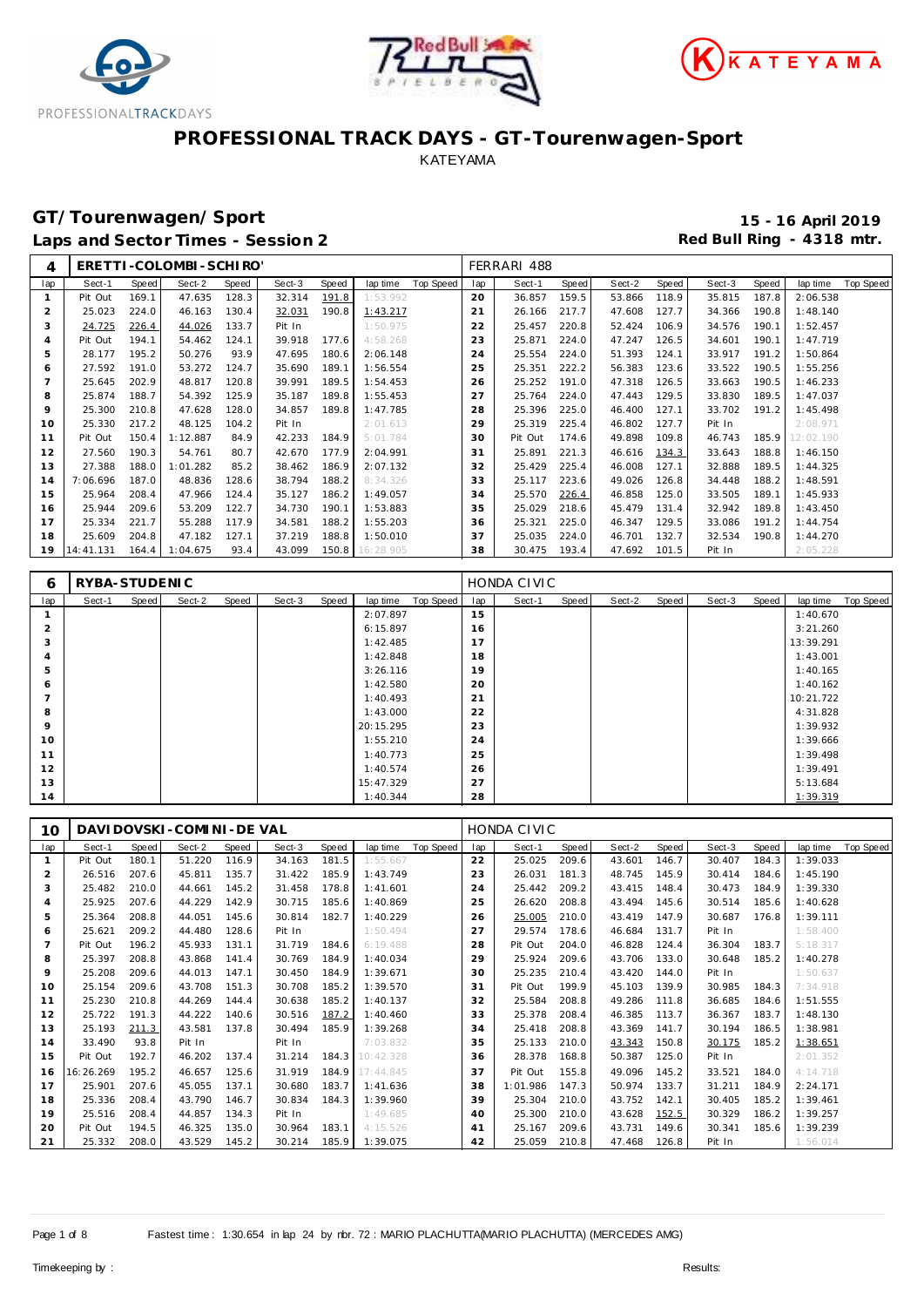





### **GT/Tourenwagen/Sport 15 - 16 April 2019**

Laps and Sector Times - Session 2 *Red Bull Ring - 4318 mtr.* 

| Top Speed<br>Sect-1<br>Speed<br>Sect-2<br>Speed<br>Sect-3<br>Speed<br>lap time<br>Sect-1<br>Speed<br>Sect-2<br>Speed<br>Sect-3<br>lap time<br>lap<br>lap<br>Speed<br>125.6<br>36.452<br>196.4<br>26<br>192.0<br>139.2<br>201.9<br>Pit Out<br>140.9<br>52.687<br>2:01.256<br>24.433<br>45.423<br>32.418<br>1:42.274<br>1<br>$\overline{c}$<br>198.9<br>231.8<br>24.825<br>206.4<br>45.866<br>138.8<br>32.160<br>1:42.851<br>27<br>23.442<br>41.757<br>150.8<br>29.311<br>203.4<br>1:34.510<br>3<br>24.222<br>132.7<br>199.3<br>23.293<br>230.8<br>41.696<br>155.2<br>203.0<br>209.6<br>45.287<br>32.159<br>1:41.668<br>28<br>29.247<br>1:34.236<br>24.225<br>200.4<br>29<br>233.3<br>41.582<br>219.5<br>44.328<br>135.3<br>31.493<br>1:40.046<br>23.342<br>156.1<br>29.334<br>198.2<br>1:34.258<br>4<br>23.873<br>219.9<br>139.5<br>198.9<br>23.403<br>235.8<br>41.432<br>157.9<br>29.252<br>203.4<br>5<br>44.126<br>31.550<br>1:39.549<br>30<br>1:34.087<br>230.8<br>42.359<br>Pit In<br>24.734<br>227.3<br>43.189<br>142.5<br>Pit In<br>1:45.693<br>31<br>23.617<br>153.0<br>1:44.177<br>6<br>$\overline{7}$<br>200.7<br>211.7<br>42.898<br>203.0<br>Pit Out<br>182.9<br>46.831<br>130.1<br>34.322<br>4:13.202<br>32<br>Pit Out<br>155.6<br>29.441<br>10:04.218<br>30.919<br>201.1<br>1:40.950<br>227.8<br>41.972<br>8<br>25.163<br>202.9<br>44.868<br>136.4<br>33<br>23.520<br>157.4<br>29.106<br>203.8<br>1:34.598<br>9<br>200.4<br>23.159<br>232.8<br>160.2<br>24.350<br>188.7<br>43.560<br>142.1<br>30.548<br>1:38.458<br>34<br>41.818<br>29.434<br>201.1<br>1:34.411<br>23.299<br>231.8<br>24.040<br>231.8<br>43.355<br>145.9<br>30.580<br>200.4<br>1:37.975<br>35<br>41.520<br>158.4<br>28.983<br>203.8<br>1:33.802<br>10<br>201.5<br>230.8<br>159.3<br>1:43.295<br>11<br>23.842<br>228.3<br>42.986<br>145.9<br>30.956<br>1:37.784<br>36<br>24.803<br>41.910<br>Pit In<br>30.300<br>201.5<br>Pit Out<br>205.2<br>140.3<br>12<br>23.669<br>225.9<br>42.836<br>144.4<br>1:36.805<br>37<br>44.690<br>31.064<br>198.9<br>15:56.682<br>203.0<br>227.8<br>146.7<br>200.0<br>13<br>23.507<br>233.3<br>42.858<br>145.2<br>30.291<br>1:36.656<br>38<br>24.118<br>42.921<br>30.994<br>1:38.033<br>23.706<br>236.9<br>42.754<br>23.634<br>225.4<br>42.952<br>147.9<br>30.305<br>201.1<br>1:36.891<br>39<br>146.3<br>30.651<br>202.6<br>1:37.111<br>14<br>228.3<br>15<br>24.249<br>231.8<br>42.982<br>141.7<br>30.662<br>203.0<br>1:37.893<br>40<br>23.625<br>43.453<br>144.4<br>30.254<br>201.9<br>1:37.332<br>23.711<br>23.630<br>234.8<br>147.5<br>30.326<br>226.4<br>43.441<br>139.2<br>Pit In<br>1:44.696<br>42.660<br>200.7<br>1:36.616<br>16<br>41<br>232.8<br>17<br>Pit Out<br>215.1<br>49.849<br>145.9<br>34.933<br>200.7<br>8:42.084<br>42<br>23.787<br>43.129<br>148.8<br>30.143<br>203.0<br>1:37.059<br>23.709<br>29.753<br>23.922<br>229.8<br>139.2<br>18<br>227.8<br>42.350<br>149.2<br>204.2<br>1:35.812<br>42.638<br>30.499<br>203.4<br>1:37.059<br>43<br>145.2<br>19<br>23.456<br>227.3<br>41.945<br>153.4<br>31.725<br>199.6<br>1:37.126<br>26.424<br>223.6<br>42.906<br>30.564<br>202.6<br>1:39.894<br>44<br>23.574<br>29.590<br>229.8<br>143.6<br>20<br>233.8<br>41.888<br>154.7<br>200.7<br>1:35.052<br>45<br>23.644<br>42.870<br>30.258<br>202.6<br>1:36.772<br>228.3<br>21<br>23.441<br>225.9<br>41.754<br>158.4<br>29.198<br>205.3<br>1:34.393<br>23.867<br>42.715<br>147.1<br>30.133<br>203.0<br>1:36.715<br>46<br>29.407<br>204.9<br>229.8<br>42.918<br>141.7<br>30.359<br>201.9<br>22<br>23.262<br>230.8<br>41.645<br>153.4<br>1:34.314<br>24.338<br>1:37.615<br>47<br>204.5<br>230.8<br>203.4<br>23<br>23.263<br>229.8<br>42.148<br>155.2<br>29.757<br>1:35.168<br>23.541<br>42.792<br>145.6<br>29.900<br>1:36.233<br>48<br>13:32.508<br>35.353<br>189.5<br>24<br>144.0<br>50.566<br>137.1<br>14:58.427<br>49<br>23.700<br>228.3<br>44.848<br>138.1<br>1:48.407<br>Pit In<br>204.5<br>25<br>25.334<br>219.0<br>44.975<br>147.5<br>29.646<br>1:39.955<br>50<br>MAGNUS G.<br><b>AUDI RS3 LMS</b><br>16<br>Top Speed<br>lap<br>Sect-1<br>Speed<br>Sect-2<br>Speed<br>Sect-3<br>Speed<br>lap time<br>Sect-1<br>Speed<br>Sect-2<br>Speed<br>Sect-3<br>lap time<br>lap<br>Speed<br>193.8<br>50.995<br>143.2<br>31.677<br>187.8<br>24.770<br>216.8<br>43.269<br>154.7<br>29.964<br>190.5<br>1:38.003<br>$\mathbf{1}$<br>Pit Out<br>1:48.541<br>14<br>$\overline{c}$<br>189.8<br>43.095<br>24.879<br>215.1<br>44.236<br>138.8<br>31.569<br>1:40.684<br>15<br>24.613<br>217.7<br>163.6<br>30.229<br>189.1<br>1:37.937<br>44.189<br>3<br>24.659<br>217.2<br>43.312<br>150.4<br>Pit In<br>1:43.405<br>24.801<br>214.6<br>144.0<br>Pit In<br>1:44.133<br>16<br>177.2<br>Pit Out<br>198.8<br>44.638<br>144.8<br>Pit In<br>3:44.301<br>17<br>Pit Out<br>45.150<br>147.5<br>30.271<br>190.1<br>3:36.408<br>4<br>218.1<br>159.8<br>5<br>Pit Out<br>163.2<br>49.089<br>132.4<br>31.833<br>191.5<br>3:47.001<br>18<br>24.515<br>42.648<br>29.732<br>189.5<br>1:36.895<br>24.711<br>30.065<br>24.541<br>216.8<br>44.301<br>142.1<br>216.4<br>42.772<br>153.8<br>190.5<br>1:37.548<br>19<br>Pit In<br>1:45.788<br>6<br>193.1<br>147.1<br>$\overline{7}$<br>25.243<br>214.2<br>43.433<br>149.6<br>Pit In<br>1:46.698<br>20<br>Pit Out<br>46.130<br>29.987<br>191.2<br>5:18.258<br>158.8<br>8<br>Pit Out<br>150.8<br>46.147<br>150.8<br>30.399<br>190.5<br>3:37.455<br>21<br>24.546<br>216.8<br>42.736<br>29.755<br>189.5<br>1:37.037<br>29.764<br>191.2<br>135.0<br>Pit In<br>9<br>24.599<br>219.5<br>42.827<br>158.4<br>1:37.190<br>22<br>24.591<br>216.8<br>45.419<br>1:46.699<br>195.5<br>49.789<br>135.3<br>Pit In<br>24.402<br>219.9<br>44.955<br>137.4<br>Pit In<br>1:45.850<br>23<br>Pit Out<br>3:20.482<br>10<br>151.3<br>Pit Out<br>194.8<br>47.499<br>147.1<br>Pit In<br>5:50.135<br>24<br>Pit Out<br>148.7<br>46.276<br>Pit In<br>4:01.515<br>11<br>Pit Out<br>194.1<br>47.756<br>140.3<br>Pit In<br>01:26.173<br>25<br>Pit Out<br>173.2<br>52.808<br>131.7<br>Pit In<br>12<br>3:17.687<br>13<br>Pit Out<br>199.1<br>45.615<br>141.7<br>31.966<br>190.5<br>3:54.982<br>26<br>ALLIED <sub>22</sub><br>22<br>Porsche Cayman 718<br>Top Speed<br>Sect-1<br>Sect-2<br>Speed<br>Sect-3<br>Speed<br>lap<br>Sect-1<br>Speed<br>Sect-2<br>Speed<br>Sect-3<br>lap<br>Speed<br>lap time<br>Speed<br>lap time<br>157.2<br>101.1<br>37.754<br>174.2<br>27<br>214.2<br>43.925<br>147.9<br>30.606<br>187.2<br>1:39.845<br>$\mathbf{1}$<br>Pit Out<br>53.368<br>1:59.423<br>25.314<br>192.7<br>2<br>27.944<br>48.938<br>125.9<br>34.421<br>177.9<br>1:51.303<br>28<br>25.309<br>214.2<br>146.7<br>30.815<br>187.2<br>1:40.270<br>44.146<br>26.618<br>204.8<br>47.844<br>136.0<br>Pit In<br>29<br>25.332 214.6<br>44.145<br>149.6<br>30.892 187.5<br>1:40.369<br>3<br>1:53.619<br>4<br>Pit Out<br>207.6<br>45.517 138.1<br>32.294<br>3:26.340<br>30<br>25.217 214.2<br>44.723 148.8<br>Pit In<br>1:45.601<br>185.2<br>25.804<br>185.9<br>Pit Out<br>140.7<br>47.420<br>128.3<br>31.931<br>6:31.821<br>5<br>214.2<br>45.714<br>138.1<br>31.636<br>1:43.154<br>31<br>181.8<br>45.874<br>31.913<br>26.038<br>45.410 133.7<br>1:42.954<br>25.578<br>213.8<br>139.5<br>185.2<br>1:43.365<br>32<br>212.9<br>31.506<br>185.9<br>6<br>$\overline{7}$<br>25.503<br>44.841<br>139.9<br>185.2<br>25.894<br>213.8<br>45.224<br>132.4<br>31.678<br>1:42.796<br>213.4<br>31.644<br>1:41.988<br>33<br>185.6<br>25.500<br>44.525<br>31.285<br>25.407 214.6<br>44.689 135.0<br>31.330<br>8<br>214.2<br>145.2<br>186.2<br>1:41.310<br>34<br>184.6<br>1:41.426<br>9<br>25.506<br>31.115<br>186.9<br>25.376 214.2<br>44.440 139.5<br>31.202<br>1:41.018<br>214.2<br>44.512<br>144.4<br>1:41.133<br>35<br>186.2<br>25.409<br>44.325<br>31.053<br>186.5<br>25.505<br>44.996 133.7<br>31.223<br>10<br>215.1<br>145.2<br>1:40.787<br>214.2<br>185.2<br>1:41.724<br>36<br>25.950<br>212.5<br>45.202<br>146.7<br>Pit In<br>1:47.203<br>37<br>25.303<br>213.8<br>44.519 132.0<br>31.256<br>185.6<br>1:41.078<br>11<br>25.596 213.4<br>1:48.629<br>12<br>Pit Out<br>203.7<br>49.181 120.8<br>32.708 179.7<br>7:00.442<br>38<br>44.572 134.7<br>Pit In | 13 | HUBER 1 |  |  |  |  | PORSCHE 991 GT3 |  |  |  |           |
|------------------------------------------------------------------------------------------------------------------------------------------------------------------------------------------------------------------------------------------------------------------------------------------------------------------------------------------------------------------------------------------------------------------------------------------------------------------------------------------------------------------------------------------------------------------------------------------------------------------------------------------------------------------------------------------------------------------------------------------------------------------------------------------------------------------------------------------------------------------------------------------------------------------------------------------------------------------------------------------------------------------------------------------------------------------------------------------------------------------------------------------------------------------------------------------------------------------------------------------------------------------------------------------------------------------------------------------------------------------------------------------------------------------------------------------------------------------------------------------------------------------------------------------------------------------------------------------------------------------------------------------------------------------------------------------------------------------------------------------------------------------------------------------------------------------------------------------------------------------------------------------------------------------------------------------------------------------------------------------------------------------------------------------------------------------------------------------------------------------------------------------------------------------------------------------------------------------------------------------------------------------------------------------------------------------------------------------------------------------------------------------------------------------------------------------------------------------------------------------------------------------------------------------------------------------------------------------------------------------------------------------------------------------------------------------------------------------------------------------------------------------------------------------------------------------------------------------------------------------------------------------------------------------------------------------------------------------------------------------------------------------------------------------------------------------------------------------------------------------------------------------------------------------------------------------------------------------------------------------------------------------------------------------------------------------------------------------------------------------------------------------------------------------------------------------------------------------------------------------------------------------------------------------------------------------------------------------------------------------------------------------------------------------------------------------------------------------------------------------------------------------------------------------------------------------------------------------------------------------------------------------------------------------------------------------------------------------------------------------------------------------------------------------------------------------------------------------------------------------------------------------------------------------------------------------------------------------------------------------------------------------------------------------------------------------------------------------------------------------------------------------------------------------------------------------------------------------------------------------------------------------------------------------------------------------------------------------------------------------------------------------------------------------------------------------------------------------------------------------------------------------------------------------------------------------------------------------------------------------------------------------------------------------------------------------------------------------------------------------------------------------------------------------------------------------------------------------------------------------------------------------------------------------------------------------------------------------------------------------------------------------------------------------------------------------------------------------------------------------------------------------------------------------------------------------------------------------------------------------------------------------------------------------------------------------------------------------------------------------------------------------------------------------------------------------------------------------------------------------------------------------------------------------------------------------------------------------------------------------------------------------------------------------------------------------------------------------------------------------------------------------------------------------------------------------------------------------------------------------------------------------------------------------------------------------------------------------------------------------------------------------------------------------------------------------------------------------------------------------------------------------------------------------------------------------------------------------------------------------------------------------------------------------------------------------------------------------------------------------------------------------------------------------------------------------------------------------------------------------------------------------------------------------------------------------------------------------------------------------------------------------------------------------------------------------------------------------------------------------------------------------------------------------------------------------------------------------------------------------------------------------------------------------------------------------------------------------------------------------------------------------------------------------------------------------------------------------------------------------------------------------------------------------------------------------------------------------------------------------------------------------------------------------------------------------------------------------------------------------------------------------------------------------------------------------------------------------------------------------------------------------------------------------------------------------------------------------------------------------------------------------------------------------------------------------------------------------------------------------------------------------------------------------------------------------------------------------------------------------------|----|---------|--|--|--|--|-----------------|--|--|--|-----------|
|                                                                                                                                                                                                                                                                                                                                                                                                                                                                                                                                                                                                                                                                                                                                                                                                                                                                                                                                                                                                                                                                                                                                                                                                                                                                                                                                                                                                                                                                                                                                                                                                                                                                                                                                                                                                                                                                                                                                                                                                                                                                                                                                                                                                                                                                                                                                                                                                                                                                                                                                                                                                                                                                                                                                                                                                                                                                                                                                                                                                                                                                                                                                                                                                                                                                                                                                                                                                                                                                                                                                                                                                                                                                                                                                                                                                                                                                                                                                                                                                                                                                                                                                                                                                                                                                                                                                                                                                                                                                                                                                                                                                                                                                                                                                                                                                                                                                                                                                                                                                                                                                                                                                                                                                                                                                                                                                                                                                                                                                                                                                                                                                                                                                                                                                                                                                                                                                                                                                                                                                                                                                                                                                                                                                                                                                                                                                                                                                                                                                                                                                                                                                                                                                                                                                                                                                                                                                                                                                                                                                                                                                                                                                                                                                                                                                                                                                                                                                                                                                                                                                                                                                                                                                                                                                                                                                                                                                                                                                                                                                                                                                                                                        |    |         |  |  |  |  |                 |  |  |  | Top Speed |
|                                                                                                                                                                                                                                                                                                                                                                                                                                                                                                                                                                                                                                                                                                                                                                                                                                                                                                                                                                                                                                                                                                                                                                                                                                                                                                                                                                                                                                                                                                                                                                                                                                                                                                                                                                                                                                                                                                                                                                                                                                                                                                                                                                                                                                                                                                                                                                                                                                                                                                                                                                                                                                                                                                                                                                                                                                                                                                                                                                                                                                                                                                                                                                                                                                                                                                                                                                                                                                                                                                                                                                                                                                                                                                                                                                                                                                                                                                                                                                                                                                                                                                                                                                                                                                                                                                                                                                                                                                                                                                                                                                                                                                                                                                                                                                                                                                                                                                                                                                                                                                                                                                                                                                                                                                                                                                                                                                                                                                                                                                                                                                                                                                                                                                                                                                                                                                                                                                                                                                                                                                                                                                                                                                                                                                                                                                                                                                                                                                                                                                                                                                                                                                                                                                                                                                                                                                                                                                                                                                                                                                                                                                                                                                                                                                                                                                                                                                                                                                                                                                                                                                                                                                                                                                                                                                                                                                                                                                                                                                                                                                                                                                                        |    |         |  |  |  |  |                 |  |  |  |           |
|                                                                                                                                                                                                                                                                                                                                                                                                                                                                                                                                                                                                                                                                                                                                                                                                                                                                                                                                                                                                                                                                                                                                                                                                                                                                                                                                                                                                                                                                                                                                                                                                                                                                                                                                                                                                                                                                                                                                                                                                                                                                                                                                                                                                                                                                                                                                                                                                                                                                                                                                                                                                                                                                                                                                                                                                                                                                                                                                                                                                                                                                                                                                                                                                                                                                                                                                                                                                                                                                                                                                                                                                                                                                                                                                                                                                                                                                                                                                                                                                                                                                                                                                                                                                                                                                                                                                                                                                                                                                                                                                                                                                                                                                                                                                                                                                                                                                                                                                                                                                                                                                                                                                                                                                                                                                                                                                                                                                                                                                                                                                                                                                                                                                                                                                                                                                                                                                                                                                                                                                                                                                                                                                                                                                                                                                                                                                                                                                                                                                                                                                                                                                                                                                                                                                                                                                                                                                                                                                                                                                                                                                                                                                                                                                                                                                                                                                                                                                                                                                                                                                                                                                                                                                                                                                                                                                                                                                                                                                                                                                                                                                                                                        |    |         |  |  |  |  |                 |  |  |  |           |
|                                                                                                                                                                                                                                                                                                                                                                                                                                                                                                                                                                                                                                                                                                                                                                                                                                                                                                                                                                                                                                                                                                                                                                                                                                                                                                                                                                                                                                                                                                                                                                                                                                                                                                                                                                                                                                                                                                                                                                                                                                                                                                                                                                                                                                                                                                                                                                                                                                                                                                                                                                                                                                                                                                                                                                                                                                                                                                                                                                                                                                                                                                                                                                                                                                                                                                                                                                                                                                                                                                                                                                                                                                                                                                                                                                                                                                                                                                                                                                                                                                                                                                                                                                                                                                                                                                                                                                                                                                                                                                                                                                                                                                                                                                                                                                                                                                                                                                                                                                                                                                                                                                                                                                                                                                                                                                                                                                                                                                                                                                                                                                                                                                                                                                                                                                                                                                                                                                                                                                                                                                                                                                                                                                                                                                                                                                                                                                                                                                                                                                                                                                                                                                                                                                                                                                                                                                                                                                                                                                                                                                                                                                                                                                                                                                                                                                                                                                                                                                                                                                                                                                                                                                                                                                                                                                                                                                                                                                                                                                                                                                                                                                                        |    |         |  |  |  |  |                 |  |  |  |           |
|                                                                                                                                                                                                                                                                                                                                                                                                                                                                                                                                                                                                                                                                                                                                                                                                                                                                                                                                                                                                                                                                                                                                                                                                                                                                                                                                                                                                                                                                                                                                                                                                                                                                                                                                                                                                                                                                                                                                                                                                                                                                                                                                                                                                                                                                                                                                                                                                                                                                                                                                                                                                                                                                                                                                                                                                                                                                                                                                                                                                                                                                                                                                                                                                                                                                                                                                                                                                                                                                                                                                                                                                                                                                                                                                                                                                                                                                                                                                                                                                                                                                                                                                                                                                                                                                                                                                                                                                                                                                                                                                                                                                                                                                                                                                                                                                                                                                                                                                                                                                                                                                                                                                                                                                                                                                                                                                                                                                                                                                                                                                                                                                                                                                                                                                                                                                                                                                                                                                                                                                                                                                                                                                                                                                                                                                                                                                                                                                                                                                                                                                                                                                                                                                                                                                                                                                                                                                                                                                                                                                                                                                                                                                                                                                                                                                                                                                                                                                                                                                                                                                                                                                                                                                                                                                                                                                                                                                                                                                                                                                                                                                                                                        |    |         |  |  |  |  |                 |  |  |  |           |
|                                                                                                                                                                                                                                                                                                                                                                                                                                                                                                                                                                                                                                                                                                                                                                                                                                                                                                                                                                                                                                                                                                                                                                                                                                                                                                                                                                                                                                                                                                                                                                                                                                                                                                                                                                                                                                                                                                                                                                                                                                                                                                                                                                                                                                                                                                                                                                                                                                                                                                                                                                                                                                                                                                                                                                                                                                                                                                                                                                                                                                                                                                                                                                                                                                                                                                                                                                                                                                                                                                                                                                                                                                                                                                                                                                                                                                                                                                                                                                                                                                                                                                                                                                                                                                                                                                                                                                                                                                                                                                                                                                                                                                                                                                                                                                                                                                                                                                                                                                                                                                                                                                                                                                                                                                                                                                                                                                                                                                                                                                                                                                                                                                                                                                                                                                                                                                                                                                                                                                                                                                                                                                                                                                                                                                                                                                                                                                                                                                                                                                                                                                                                                                                                                                                                                                                                                                                                                                                                                                                                                                                                                                                                                                                                                                                                                                                                                                                                                                                                                                                                                                                                                                                                                                                                                                                                                                                                                                                                                                                                                                                                                                                        |    |         |  |  |  |  |                 |  |  |  |           |
|                                                                                                                                                                                                                                                                                                                                                                                                                                                                                                                                                                                                                                                                                                                                                                                                                                                                                                                                                                                                                                                                                                                                                                                                                                                                                                                                                                                                                                                                                                                                                                                                                                                                                                                                                                                                                                                                                                                                                                                                                                                                                                                                                                                                                                                                                                                                                                                                                                                                                                                                                                                                                                                                                                                                                                                                                                                                                                                                                                                                                                                                                                                                                                                                                                                                                                                                                                                                                                                                                                                                                                                                                                                                                                                                                                                                                                                                                                                                                                                                                                                                                                                                                                                                                                                                                                                                                                                                                                                                                                                                                                                                                                                                                                                                                                                                                                                                                                                                                                                                                                                                                                                                                                                                                                                                                                                                                                                                                                                                                                                                                                                                                                                                                                                                                                                                                                                                                                                                                                                                                                                                                                                                                                                                                                                                                                                                                                                                                                                                                                                                                                                                                                                                                                                                                                                                                                                                                                                                                                                                                                                                                                                                                                                                                                                                                                                                                                                                                                                                                                                                                                                                                                                                                                                                                                                                                                                                                                                                                                                                                                                                                                                        |    |         |  |  |  |  |                 |  |  |  |           |
|                                                                                                                                                                                                                                                                                                                                                                                                                                                                                                                                                                                                                                                                                                                                                                                                                                                                                                                                                                                                                                                                                                                                                                                                                                                                                                                                                                                                                                                                                                                                                                                                                                                                                                                                                                                                                                                                                                                                                                                                                                                                                                                                                                                                                                                                                                                                                                                                                                                                                                                                                                                                                                                                                                                                                                                                                                                                                                                                                                                                                                                                                                                                                                                                                                                                                                                                                                                                                                                                                                                                                                                                                                                                                                                                                                                                                                                                                                                                                                                                                                                                                                                                                                                                                                                                                                                                                                                                                                                                                                                                                                                                                                                                                                                                                                                                                                                                                                                                                                                                                                                                                                                                                                                                                                                                                                                                                                                                                                                                                                                                                                                                                                                                                                                                                                                                                                                                                                                                                                                                                                                                                                                                                                                                                                                                                                                                                                                                                                                                                                                                                                                                                                                                                                                                                                                                                                                                                                                                                                                                                                                                                                                                                                                                                                                                                                                                                                                                                                                                                                                                                                                                                                                                                                                                                                                                                                                                                                                                                                                                                                                                                                                        |    |         |  |  |  |  |                 |  |  |  |           |
|                                                                                                                                                                                                                                                                                                                                                                                                                                                                                                                                                                                                                                                                                                                                                                                                                                                                                                                                                                                                                                                                                                                                                                                                                                                                                                                                                                                                                                                                                                                                                                                                                                                                                                                                                                                                                                                                                                                                                                                                                                                                                                                                                                                                                                                                                                                                                                                                                                                                                                                                                                                                                                                                                                                                                                                                                                                                                                                                                                                                                                                                                                                                                                                                                                                                                                                                                                                                                                                                                                                                                                                                                                                                                                                                                                                                                                                                                                                                                                                                                                                                                                                                                                                                                                                                                                                                                                                                                                                                                                                                                                                                                                                                                                                                                                                                                                                                                                                                                                                                                                                                                                                                                                                                                                                                                                                                                                                                                                                                                                                                                                                                                                                                                                                                                                                                                                                                                                                                                                                                                                                                                                                                                                                                                                                                                                                                                                                                                                                                                                                                                                                                                                                                                                                                                                                                                                                                                                                                                                                                                                                                                                                                                                                                                                                                                                                                                                                                                                                                                                                                                                                                                                                                                                                                                                                                                                                                                                                                                                                                                                                                                                                        |    |         |  |  |  |  |                 |  |  |  |           |
|                                                                                                                                                                                                                                                                                                                                                                                                                                                                                                                                                                                                                                                                                                                                                                                                                                                                                                                                                                                                                                                                                                                                                                                                                                                                                                                                                                                                                                                                                                                                                                                                                                                                                                                                                                                                                                                                                                                                                                                                                                                                                                                                                                                                                                                                                                                                                                                                                                                                                                                                                                                                                                                                                                                                                                                                                                                                                                                                                                                                                                                                                                                                                                                                                                                                                                                                                                                                                                                                                                                                                                                                                                                                                                                                                                                                                                                                                                                                                                                                                                                                                                                                                                                                                                                                                                                                                                                                                                                                                                                                                                                                                                                                                                                                                                                                                                                                                                                                                                                                                                                                                                                                                                                                                                                                                                                                                                                                                                                                                                                                                                                                                                                                                                                                                                                                                                                                                                                                                                                                                                                                                                                                                                                                                                                                                                                                                                                                                                                                                                                                                                                                                                                                                                                                                                                                                                                                                                                                                                                                                                                                                                                                                                                                                                                                                                                                                                                                                                                                                                                                                                                                                                                                                                                                                                                                                                                                                                                                                                                                                                                                                                                        |    |         |  |  |  |  |                 |  |  |  |           |
|                                                                                                                                                                                                                                                                                                                                                                                                                                                                                                                                                                                                                                                                                                                                                                                                                                                                                                                                                                                                                                                                                                                                                                                                                                                                                                                                                                                                                                                                                                                                                                                                                                                                                                                                                                                                                                                                                                                                                                                                                                                                                                                                                                                                                                                                                                                                                                                                                                                                                                                                                                                                                                                                                                                                                                                                                                                                                                                                                                                                                                                                                                                                                                                                                                                                                                                                                                                                                                                                                                                                                                                                                                                                                                                                                                                                                                                                                                                                                                                                                                                                                                                                                                                                                                                                                                                                                                                                                                                                                                                                                                                                                                                                                                                                                                                                                                                                                                                                                                                                                                                                                                                                                                                                                                                                                                                                                                                                                                                                                                                                                                                                                                                                                                                                                                                                                                                                                                                                                                                                                                                                                                                                                                                                                                                                                                                                                                                                                                                                                                                                                                                                                                                                                                                                                                                                                                                                                                                                                                                                                                                                                                                                                                                                                                                                                                                                                                                                                                                                                                                                                                                                                                                                                                                                                                                                                                                                                                                                                                                                                                                                                                                        |    |         |  |  |  |  |                 |  |  |  |           |
|                                                                                                                                                                                                                                                                                                                                                                                                                                                                                                                                                                                                                                                                                                                                                                                                                                                                                                                                                                                                                                                                                                                                                                                                                                                                                                                                                                                                                                                                                                                                                                                                                                                                                                                                                                                                                                                                                                                                                                                                                                                                                                                                                                                                                                                                                                                                                                                                                                                                                                                                                                                                                                                                                                                                                                                                                                                                                                                                                                                                                                                                                                                                                                                                                                                                                                                                                                                                                                                                                                                                                                                                                                                                                                                                                                                                                                                                                                                                                                                                                                                                                                                                                                                                                                                                                                                                                                                                                                                                                                                                                                                                                                                                                                                                                                                                                                                                                                                                                                                                                                                                                                                                                                                                                                                                                                                                                                                                                                                                                                                                                                                                                                                                                                                                                                                                                                                                                                                                                                                                                                                                                                                                                                                                                                                                                                                                                                                                                                                                                                                                                                                                                                                                                                                                                                                                                                                                                                                                                                                                                                                                                                                                                                                                                                                                                                                                                                                                                                                                                                                                                                                                                                                                                                                                                                                                                                                                                                                                                                                                                                                                                                                        |    |         |  |  |  |  |                 |  |  |  |           |
|                                                                                                                                                                                                                                                                                                                                                                                                                                                                                                                                                                                                                                                                                                                                                                                                                                                                                                                                                                                                                                                                                                                                                                                                                                                                                                                                                                                                                                                                                                                                                                                                                                                                                                                                                                                                                                                                                                                                                                                                                                                                                                                                                                                                                                                                                                                                                                                                                                                                                                                                                                                                                                                                                                                                                                                                                                                                                                                                                                                                                                                                                                                                                                                                                                                                                                                                                                                                                                                                                                                                                                                                                                                                                                                                                                                                                                                                                                                                                                                                                                                                                                                                                                                                                                                                                                                                                                                                                                                                                                                                                                                                                                                                                                                                                                                                                                                                                                                                                                                                                                                                                                                                                                                                                                                                                                                                                                                                                                                                                                                                                                                                                                                                                                                                                                                                                                                                                                                                                                                                                                                                                                                                                                                                                                                                                                                                                                                                                                                                                                                                                                                                                                                                                                                                                                                                                                                                                                                                                                                                                                                                                                                                                                                                                                                                                                                                                                                                                                                                                                                                                                                                                                                                                                                                                                                                                                                                                                                                                                                                                                                                                                                        |    |         |  |  |  |  |                 |  |  |  |           |
|                                                                                                                                                                                                                                                                                                                                                                                                                                                                                                                                                                                                                                                                                                                                                                                                                                                                                                                                                                                                                                                                                                                                                                                                                                                                                                                                                                                                                                                                                                                                                                                                                                                                                                                                                                                                                                                                                                                                                                                                                                                                                                                                                                                                                                                                                                                                                                                                                                                                                                                                                                                                                                                                                                                                                                                                                                                                                                                                                                                                                                                                                                                                                                                                                                                                                                                                                                                                                                                                                                                                                                                                                                                                                                                                                                                                                                                                                                                                                                                                                                                                                                                                                                                                                                                                                                                                                                                                                                                                                                                                                                                                                                                                                                                                                                                                                                                                                                                                                                                                                                                                                                                                                                                                                                                                                                                                                                                                                                                                                                                                                                                                                                                                                                                                                                                                                                                                                                                                                                                                                                                                                                                                                                                                                                                                                                                                                                                                                                                                                                                                                                                                                                                                                                                                                                                                                                                                                                                                                                                                                                                                                                                                                                                                                                                                                                                                                                                                                                                                                                                                                                                                                                                                                                                                                                                                                                                                                                                                                                                                                                                                                                                        |    |         |  |  |  |  |                 |  |  |  |           |
|                                                                                                                                                                                                                                                                                                                                                                                                                                                                                                                                                                                                                                                                                                                                                                                                                                                                                                                                                                                                                                                                                                                                                                                                                                                                                                                                                                                                                                                                                                                                                                                                                                                                                                                                                                                                                                                                                                                                                                                                                                                                                                                                                                                                                                                                                                                                                                                                                                                                                                                                                                                                                                                                                                                                                                                                                                                                                                                                                                                                                                                                                                                                                                                                                                                                                                                                                                                                                                                                                                                                                                                                                                                                                                                                                                                                                                                                                                                                                                                                                                                                                                                                                                                                                                                                                                                                                                                                                                                                                                                                                                                                                                                                                                                                                                                                                                                                                                                                                                                                                                                                                                                                                                                                                                                                                                                                                                                                                                                                                                                                                                                                                                                                                                                                                                                                                                                                                                                                                                                                                                                                                                                                                                                                                                                                                                                                                                                                                                                                                                                                                                                                                                                                                                                                                                                                                                                                                                                                                                                                                                                                                                                                                                                                                                                                                                                                                                                                                                                                                                                                                                                                                                                                                                                                                                                                                                                                                                                                                                                                                                                                                                                        |    |         |  |  |  |  |                 |  |  |  |           |
|                                                                                                                                                                                                                                                                                                                                                                                                                                                                                                                                                                                                                                                                                                                                                                                                                                                                                                                                                                                                                                                                                                                                                                                                                                                                                                                                                                                                                                                                                                                                                                                                                                                                                                                                                                                                                                                                                                                                                                                                                                                                                                                                                                                                                                                                                                                                                                                                                                                                                                                                                                                                                                                                                                                                                                                                                                                                                                                                                                                                                                                                                                                                                                                                                                                                                                                                                                                                                                                                                                                                                                                                                                                                                                                                                                                                                                                                                                                                                                                                                                                                                                                                                                                                                                                                                                                                                                                                                                                                                                                                                                                                                                                                                                                                                                                                                                                                                                                                                                                                                                                                                                                                                                                                                                                                                                                                                                                                                                                                                                                                                                                                                                                                                                                                                                                                                                                                                                                                                                                                                                                                                                                                                                                                                                                                                                                                                                                                                                                                                                                                                                                                                                                                                                                                                                                                                                                                                                                                                                                                                                                                                                                                                                                                                                                                                                                                                                                                                                                                                                                                                                                                                                                                                                                                                                                                                                                                                                                                                                                                                                                                                                                        |    |         |  |  |  |  |                 |  |  |  |           |
|                                                                                                                                                                                                                                                                                                                                                                                                                                                                                                                                                                                                                                                                                                                                                                                                                                                                                                                                                                                                                                                                                                                                                                                                                                                                                                                                                                                                                                                                                                                                                                                                                                                                                                                                                                                                                                                                                                                                                                                                                                                                                                                                                                                                                                                                                                                                                                                                                                                                                                                                                                                                                                                                                                                                                                                                                                                                                                                                                                                                                                                                                                                                                                                                                                                                                                                                                                                                                                                                                                                                                                                                                                                                                                                                                                                                                                                                                                                                                                                                                                                                                                                                                                                                                                                                                                                                                                                                                                                                                                                                                                                                                                                                                                                                                                                                                                                                                                                                                                                                                                                                                                                                                                                                                                                                                                                                                                                                                                                                                                                                                                                                                                                                                                                                                                                                                                                                                                                                                                                                                                                                                                                                                                                                                                                                                                                                                                                                                                                                                                                                                                                                                                                                                                                                                                                                                                                                                                                                                                                                                                                                                                                                                                                                                                                                                                                                                                                                                                                                                                                                                                                                                                                                                                                                                                                                                                                                                                                                                                                                                                                                                                                        |    |         |  |  |  |  |                 |  |  |  |           |
|                                                                                                                                                                                                                                                                                                                                                                                                                                                                                                                                                                                                                                                                                                                                                                                                                                                                                                                                                                                                                                                                                                                                                                                                                                                                                                                                                                                                                                                                                                                                                                                                                                                                                                                                                                                                                                                                                                                                                                                                                                                                                                                                                                                                                                                                                                                                                                                                                                                                                                                                                                                                                                                                                                                                                                                                                                                                                                                                                                                                                                                                                                                                                                                                                                                                                                                                                                                                                                                                                                                                                                                                                                                                                                                                                                                                                                                                                                                                                                                                                                                                                                                                                                                                                                                                                                                                                                                                                                                                                                                                                                                                                                                                                                                                                                                                                                                                                                                                                                                                                                                                                                                                                                                                                                                                                                                                                                                                                                                                                                                                                                                                                                                                                                                                                                                                                                                                                                                                                                                                                                                                                                                                                                                                                                                                                                                                                                                                                                                                                                                                                                                                                                                                                                                                                                                                                                                                                                                                                                                                                                                                                                                                                                                                                                                                                                                                                                                                                                                                                                                                                                                                                                                                                                                                                                                                                                                                                                                                                                                                                                                                                                                        |    |         |  |  |  |  |                 |  |  |  |           |
|                                                                                                                                                                                                                                                                                                                                                                                                                                                                                                                                                                                                                                                                                                                                                                                                                                                                                                                                                                                                                                                                                                                                                                                                                                                                                                                                                                                                                                                                                                                                                                                                                                                                                                                                                                                                                                                                                                                                                                                                                                                                                                                                                                                                                                                                                                                                                                                                                                                                                                                                                                                                                                                                                                                                                                                                                                                                                                                                                                                                                                                                                                                                                                                                                                                                                                                                                                                                                                                                                                                                                                                                                                                                                                                                                                                                                                                                                                                                                                                                                                                                                                                                                                                                                                                                                                                                                                                                                                                                                                                                                                                                                                                                                                                                                                                                                                                                                                                                                                                                                                                                                                                                                                                                                                                                                                                                                                                                                                                                                                                                                                                                                                                                                                                                                                                                                                                                                                                                                                                                                                                                                                                                                                                                                                                                                                                                                                                                                                                                                                                                                                                                                                                                                                                                                                                                                                                                                                                                                                                                                                                                                                                                                                                                                                                                                                                                                                                                                                                                                                                                                                                                                                                                                                                                                                                                                                                                                                                                                                                                                                                                                                                        |    |         |  |  |  |  |                 |  |  |  |           |
|                                                                                                                                                                                                                                                                                                                                                                                                                                                                                                                                                                                                                                                                                                                                                                                                                                                                                                                                                                                                                                                                                                                                                                                                                                                                                                                                                                                                                                                                                                                                                                                                                                                                                                                                                                                                                                                                                                                                                                                                                                                                                                                                                                                                                                                                                                                                                                                                                                                                                                                                                                                                                                                                                                                                                                                                                                                                                                                                                                                                                                                                                                                                                                                                                                                                                                                                                                                                                                                                                                                                                                                                                                                                                                                                                                                                                                                                                                                                                                                                                                                                                                                                                                                                                                                                                                                                                                                                                                                                                                                                                                                                                                                                                                                                                                                                                                                                                                                                                                                                                                                                                                                                                                                                                                                                                                                                                                                                                                                                                                                                                                                                                                                                                                                                                                                                                                                                                                                                                                                                                                                                                                                                                                                                                                                                                                                                                                                                                                                                                                                                                                                                                                                                                                                                                                                                                                                                                                                                                                                                                                                                                                                                                                                                                                                                                                                                                                                                                                                                                                                                                                                                                                                                                                                                                                                                                                                                                                                                                                                                                                                                                                                        |    |         |  |  |  |  |                 |  |  |  |           |
|                                                                                                                                                                                                                                                                                                                                                                                                                                                                                                                                                                                                                                                                                                                                                                                                                                                                                                                                                                                                                                                                                                                                                                                                                                                                                                                                                                                                                                                                                                                                                                                                                                                                                                                                                                                                                                                                                                                                                                                                                                                                                                                                                                                                                                                                                                                                                                                                                                                                                                                                                                                                                                                                                                                                                                                                                                                                                                                                                                                                                                                                                                                                                                                                                                                                                                                                                                                                                                                                                                                                                                                                                                                                                                                                                                                                                                                                                                                                                                                                                                                                                                                                                                                                                                                                                                                                                                                                                                                                                                                                                                                                                                                                                                                                                                                                                                                                                                                                                                                                                                                                                                                                                                                                                                                                                                                                                                                                                                                                                                                                                                                                                                                                                                                                                                                                                                                                                                                                                                                                                                                                                                                                                                                                                                                                                                                                                                                                                                                                                                                                                                                                                                                                                                                                                                                                                                                                                                                                                                                                                                                                                                                                                                                                                                                                                                                                                                                                                                                                                                                                                                                                                                                                                                                                                                                                                                                                                                                                                                                                                                                                                                                        |    |         |  |  |  |  |                 |  |  |  |           |
|                                                                                                                                                                                                                                                                                                                                                                                                                                                                                                                                                                                                                                                                                                                                                                                                                                                                                                                                                                                                                                                                                                                                                                                                                                                                                                                                                                                                                                                                                                                                                                                                                                                                                                                                                                                                                                                                                                                                                                                                                                                                                                                                                                                                                                                                                                                                                                                                                                                                                                                                                                                                                                                                                                                                                                                                                                                                                                                                                                                                                                                                                                                                                                                                                                                                                                                                                                                                                                                                                                                                                                                                                                                                                                                                                                                                                                                                                                                                                                                                                                                                                                                                                                                                                                                                                                                                                                                                                                                                                                                                                                                                                                                                                                                                                                                                                                                                                                                                                                                                                                                                                                                                                                                                                                                                                                                                                                                                                                                                                                                                                                                                                                                                                                                                                                                                                                                                                                                                                                                                                                                                                                                                                                                                                                                                                                                                                                                                                                                                                                                                                                                                                                                                                                                                                                                                                                                                                                                                                                                                                                                                                                                                                                                                                                                                                                                                                                                                                                                                                                                                                                                                                                                                                                                                                                                                                                                                                                                                                                                                                                                                                                                        |    |         |  |  |  |  |                 |  |  |  |           |
|                                                                                                                                                                                                                                                                                                                                                                                                                                                                                                                                                                                                                                                                                                                                                                                                                                                                                                                                                                                                                                                                                                                                                                                                                                                                                                                                                                                                                                                                                                                                                                                                                                                                                                                                                                                                                                                                                                                                                                                                                                                                                                                                                                                                                                                                                                                                                                                                                                                                                                                                                                                                                                                                                                                                                                                                                                                                                                                                                                                                                                                                                                                                                                                                                                                                                                                                                                                                                                                                                                                                                                                                                                                                                                                                                                                                                                                                                                                                                                                                                                                                                                                                                                                                                                                                                                                                                                                                                                                                                                                                                                                                                                                                                                                                                                                                                                                                                                                                                                                                                                                                                                                                                                                                                                                                                                                                                                                                                                                                                                                                                                                                                                                                                                                                                                                                                                                                                                                                                                                                                                                                                                                                                                                                                                                                                                                                                                                                                                                                                                                                                                                                                                                                                                                                                                                                                                                                                                                                                                                                                                                                                                                                                                                                                                                                                                                                                                                                                                                                                                                                                                                                                                                                                                                                                                                                                                                                                                                                                                                                                                                                                                                        |    |         |  |  |  |  |                 |  |  |  |           |
|                                                                                                                                                                                                                                                                                                                                                                                                                                                                                                                                                                                                                                                                                                                                                                                                                                                                                                                                                                                                                                                                                                                                                                                                                                                                                                                                                                                                                                                                                                                                                                                                                                                                                                                                                                                                                                                                                                                                                                                                                                                                                                                                                                                                                                                                                                                                                                                                                                                                                                                                                                                                                                                                                                                                                                                                                                                                                                                                                                                                                                                                                                                                                                                                                                                                                                                                                                                                                                                                                                                                                                                                                                                                                                                                                                                                                                                                                                                                                                                                                                                                                                                                                                                                                                                                                                                                                                                                                                                                                                                                                                                                                                                                                                                                                                                                                                                                                                                                                                                                                                                                                                                                                                                                                                                                                                                                                                                                                                                                                                                                                                                                                                                                                                                                                                                                                                                                                                                                                                                                                                                                                                                                                                                                                                                                                                                                                                                                                                                                                                                                                                                                                                                                                                                                                                                                                                                                                                                                                                                                                                                                                                                                                                                                                                                                                                                                                                                                                                                                                                                                                                                                                                                                                                                                                                                                                                                                                                                                                                                                                                                                                                                        |    |         |  |  |  |  |                 |  |  |  |           |
|                                                                                                                                                                                                                                                                                                                                                                                                                                                                                                                                                                                                                                                                                                                                                                                                                                                                                                                                                                                                                                                                                                                                                                                                                                                                                                                                                                                                                                                                                                                                                                                                                                                                                                                                                                                                                                                                                                                                                                                                                                                                                                                                                                                                                                                                                                                                                                                                                                                                                                                                                                                                                                                                                                                                                                                                                                                                                                                                                                                                                                                                                                                                                                                                                                                                                                                                                                                                                                                                                                                                                                                                                                                                                                                                                                                                                                                                                                                                                                                                                                                                                                                                                                                                                                                                                                                                                                                                                                                                                                                                                                                                                                                                                                                                                                                                                                                                                                                                                                                                                                                                                                                                                                                                                                                                                                                                                                                                                                                                                                                                                                                                                                                                                                                                                                                                                                                                                                                                                                                                                                                                                                                                                                                                                                                                                                                                                                                                                                                                                                                                                                                                                                                                                                                                                                                                                                                                                                                                                                                                                                                                                                                                                                                                                                                                                                                                                                                                                                                                                                                                                                                                                                                                                                                                                                                                                                                                                                                                                                                                                                                                                                                        |    |         |  |  |  |  |                 |  |  |  |           |
|                                                                                                                                                                                                                                                                                                                                                                                                                                                                                                                                                                                                                                                                                                                                                                                                                                                                                                                                                                                                                                                                                                                                                                                                                                                                                                                                                                                                                                                                                                                                                                                                                                                                                                                                                                                                                                                                                                                                                                                                                                                                                                                                                                                                                                                                                                                                                                                                                                                                                                                                                                                                                                                                                                                                                                                                                                                                                                                                                                                                                                                                                                                                                                                                                                                                                                                                                                                                                                                                                                                                                                                                                                                                                                                                                                                                                                                                                                                                                                                                                                                                                                                                                                                                                                                                                                                                                                                                                                                                                                                                                                                                                                                                                                                                                                                                                                                                                                                                                                                                                                                                                                                                                                                                                                                                                                                                                                                                                                                                                                                                                                                                                                                                                                                                                                                                                                                                                                                                                                                                                                                                                                                                                                                                                                                                                                                                                                                                                                                                                                                                                                                                                                                                                                                                                                                                                                                                                                                                                                                                                                                                                                                                                                                                                                                                                                                                                                                                                                                                                                                                                                                                                                                                                                                                                                                                                                                                                                                                                                                                                                                                                                                        |    |         |  |  |  |  |                 |  |  |  |           |
|                                                                                                                                                                                                                                                                                                                                                                                                                                                                                                                                                                                                                                                                                                                                                                                                                                                                                                                                                                                                                                                                                                                                                                                                                                                                                                                                                                                                                                                                                                                                                                                                                                                                                                                                                                                                                                                                                                                                                                                                                                                                                                                                                                                                                                                                                                                                                                                                                                                                                                                                                                                                                                                                                                                                                                                                                                                                                                                                                                                                                                                                                                                                                                                                                                                                                                                                                                                                                                                                                                                                                                                                                                                                                                                                                                                                                                                                                                                                                                                                                                                                                                                                                                                                                                                                                                                                                                                                                                                                                                                                                                                                                                                                                                                                                                                                                                                                                                                                                                                                                                                                                                                                                                                                                                                                                                                                                                                                                                                                                                                                                                                                                                                                                                                                                                                                                                                                                                                                                                                                                                                                                                                                                                                                                                                                                                                                                                                                                                                                                                                                                                                                                                                                                                                                                                                                                                                                                                                                                                                                                                                                                                                                                                                                                                                                                                                                                                                                                                                                                                                                                                                                                                                                                                                                                                                                                                                                                                                                                                                                                                                                                                                        |    |         |  |  |  |  |                 |  |  |  |           |
|                                                                                                                                                                                                                                                                                                                                                                                                                                                                                                                                                                                                                                                                                                                                                                                                                                                                                                                                                                                                                                                                                                                                                                                                                                                                                                                                                                                                                                                                                                                                                                                                                                                                                                                                                                                                                                                                                                                                                                                                                                                                                                                                                                                                                                                                                                                                                                                                                                                                                                                                                                                                                                                                                                                                                                                                                                                                                                                                                                                                                                                                                                                                                                                                                                                                                                                                                                                                                                                                                                                                                                                                                                                                                                                                                                                                                                                                                                                                                                                                                                                                                                                                                                                                                                                                                                                                                                                                                                                                                                                                                                                                                                                                                                                                                                                                                                                                                                                                                                                                                                                                                                                                                                                                                                                                                                                                                                                                                                                                                                                                                                                                                                                                                                                                                                                                                                                                                                                                                                                                                                                                                                                                                                                                                                                                                                                                                                                                                                                                                                                                                                                                                                                                                                                                                                                                                                                                                                                                                                                                                                                                                                                                                                                                                                                                                                                                                                                                                                                                                                                                                                                                                                                                                                                                                                                                                                                                                                                                                                                                                                                                                                                        |    |         |  |  |  |  |                 |  |  |  |           |
|                                                                                                                                                                                                                                                                                                                                                                                                                                                                                                                                                                                                                                                                                                                                                                                                                                                                                                                                                                                                                                                                                                                                                                                                                                                                                                                                                                                                                                                                                                                                                                                                                                                                                                                                                                                                                                                                                                                                                                                                                                                                                                                                                                                                                                                                                                                                                                                                                                                                                                                                                                                                                                                                                                                                                                                                                                                                                                                                                                                                                                                                                                                                                                                                                                                                                                                                                                                                                                                                                                                                                                                                                                                                                                                                                                                                                                                                                                                                                                                                                                                                                                                                                                                                                                                                                                                                                                                                                                                                                                                                                                                                                                                                                                                                                                                                                                                                                                                                                                                                                                                                                                                                                                                                                                                                                                                                                                                                                                                                                                                                                                                                                                                                                                                                                                                                                                                                                                                                                                                                                                                                                                                                                                                                                                                                                                                                                                                                                                                                                                                                                                                                                                                                                                                                                                                                                                                                                                                                                                                                                                                                                                                                                                                                                                                                                                                                                                                                                                                                                                                                                                                                                                                                                                                                                                                                                                                                                                                                                                                                                                                                                                                        |    |         |  |  |  |  |                 |  |  |  | Top Speed |
|                                                                                                                                                                                                                                                                                                                                                                                                                                                                                                                                                                                                                                                                                                                                                                                                                                                                                                                                                                                                                                                                                                                                                                                                                                                                                                                                                                                                                                                                                                                                                                                                                                                                                                                                                                                                                                                                                                                                                                                                                                                                                                                                                                                                                                                                                                                                                                                                                                                                                                                                                                                                                                                                                                                                                                                                                                                                                                                                                                                                                                                                                                                                                                                                                                                                                                                                                                                                                                                                                                                                                                                                                                                                                                                                                                                                                                                                                                                                                                                                                                                                                                                                                                                                                                                                                                                                                                                                                                                                                                                                                                                                                                                                                                                                                                                                                                                                                                                                                                                                                                                                                                                                                                                                                                                                                                                                                                                                                                                                                                                                                                                                                                                                                                                                                                                                                                                                                                                                                                                                                                                                                                                                                                                                                                                                                                                                                                                                                                                                                                                                                                                                                                                                                                                                                                                                                                                                                                                                                                                                                                                                                                                                                                                                                                                                                                                                                                                                                                                                                                                                                                                                                                                                                                                                                                                                                                                                                                                                                                                                                                                                                                                        |    |         |  |  |  |  |                 |  |  |  |           |
|                                                                                                                                                                                                                                                                                                                                                                                                                                                                                                                                                                                                                                                                                                                                                                                                                                                                                                                                                                                                                                                                                                                                                                                                                                                                                                                                                                                                                                                                                                                                                                                                                                                                                                                                                                                                                                                                                                                                                                                                                                                                                                                                                                                                                                                                                                                                                                                                                                                                                                                                                                                                                                                                                                                                                                                                                                                                                                                                                                                                                                                                                                                                                                                                                                                                                                                                                                                                                                                                                                                                                                                                                                                                                                                                                                                                                                                                                                                                                                                                                                                                                                                                                                                                                                                                                                                                                                                                                                                                                                                                                                                                                                                                                                                                                                                                                                                                                                                                                                                                                                                                                                                                                                                                                                                                                                                                                                                                                                                                                                                                                                                                                                                                                                                                                                                                                                                                                                                                                                                                                                                                                                                                                                                                                                                                                                                                                                                                                                                                                                                                                                                                                                                                                                                                                                                                                                                                                                                                                                                                                                                                                                                                                                                                                                                                                                                                                                                                                                                                                                                                                                                                                                                                                                                                                                                                                                                                                                                                                                                                                                                                                                                        |    |         |  |  |  |  |                 |  |  |  |           |
|                                                                                                                                                                                                                                                                                                                                                                                                                                                                                                                                                                                                                                                                                                                                                                                                                                                                                                                                                                                                                                                                                                                                                                                                                                                                                                                                                                                                                                                                                                                                                                                                                                                                                                                                                                                                                                                                                                                                                                                                                                                                                                                                                                                                                                                                                                                                                                                                                                                                                                                                                                                                                                                                                                                                                                                                                                                                                                                                                                                                                                                                                                                                                                                                                                                                                                                                                                                                                                                                                                                                                                                                                                                                                                                                                                                                                                                                                                                                                                                                                                                                                                                                                                                                                                                                                                                                                                                                                                                                                                                                                                                                                                                                                                                                                                                                                                                                                                                                                                                                                                                                                                                                                                                                                                                                                                                                                                                                                                                                                                                                                                                                                                                                                                                                                                                                                                                                                                                                                                                                                                                                                                                                                                                                                                                                                                                                                                                                                                                                                                                                                                                                                                                                                                                                                                                                                                                                                                                                                                                                                                                                                                                                                                                                                                                                                                                                                                                                                                                                                                                                                                                                                                                                                                                                                                                                                                                                                                                                                                                                                                                                                                                        |    |         |  |  |  |  |                 |  |  |  |           |
|                                                                                                                                                                                                                                                                                                                                                                                                                                                                                                                                                                                                                                                                                                                                                                                                                                                                                                                                                                                                                                                                                                                                                                                                                                                                                                                                                                                                                                                                                                                                                                                                                                                                                                                                                                                                                                                                                                                                                                                                                                                                                                                                                                                                                                                                                                                                                                                                                                                                                                                                                                                                                                                                                                                                                                                                                                                                                                                                                                                                                                                                                                                                                                                                                                                                                                                                                                                                                                                                                                                                                                                                                                                                                                                                                                                                                                                                                                                                                                                                                                                                                                                                                                                                                                                                                                                                                                                                                                                                                                                                                                                                                                                                                                                                                                                                                                                                                                                                                                                                                                                                                                                                                                                                                                                                                                                                                                                                                                                                                                                                                                                                                                                                                                                                                                                                                                                                                                                                                                                                                                                                                                                                                                                                                                                                                                                                                                                                                                                                                                                                                                                                                                                                                                                                                                                                                                                                                                                                                                                                                                                                                                                                                                                                                                                                                                                                                                                                                                                                                                                                                                                                                                                                                                                                                                                                                                                                                                                                                                                                                                                                                                                        |    |         |  |  |  |  |                 |  |  |  |           |
|                                                                                                                                                                                                                                                                                                                                                                                                                                                                                                                                                                                                                                                                                                                                                                                                                                                                                                                                                                                                                                                                                                                                                                                                                                                                                                                                                                                                                                                                                                                                                                                                                                                                                                                                                                                                                                                                                                                                                                                                                                                                                                                                                                                                                                                                                                                                                                                                                                                                                                                                                                                                                                                                                                                                                                                                                                                                                                                                                                                                                                                                                                                                                                                                                                                                                                                                                                                                                                                                                                                                                                                                                                                                                                                                                                                                                                                                                                                                                                                                                                                                                                                                                                                                                                                                                                                                                                                                                                                                                                                                                                                                                                                                                                                                                                                                                                                                                                                                                                                                                                                                                                                                                                                                                                                                                                                                                                                                                                                                                                                                                                                                                                                                                                                                                                                                                                                                                                                                                                                                                                                                                                                                                                                                                                                                                                                                                                                                                                                                                                                                                                                                                                                                                                                                                                                                                                                                                                                                                                                                                                                                                                                                                                                                                                                                                                                                                                                                                                                                                                                                                                                                                                                                                                                                                                                                                                                                                                                                                                                                                                                                                                                        |    |         |  |  |  |  |                 |  |  |  |           |
|                                                                                                                                                                                                                                                                                                                                                                                                                                                                                                                                                                                                                                                                                                                                                                                                                                                                                                                                                                                                                                                                                                                                                                                                                                                                                                                                                                                                                                                                                                                                                                                                                                                                                                                                                                                                                                                                                                                                                                                                                                                                                                                                                                                                                                                                                                                                                                                                                                                                                                                                                                                                                                                                                                                                                                                                                                                                                                                                                                                                                                                                                                                                                                                                                                                                                                                                                                                                                                                                                                                                                                                                                                                                                                                                                                                                                                                                                                                                                                                                                                                                                                                                                                                                                                                                                                                                                                                                                                                                                                                                                                                                                                                                                                                                                                                                                                                                                                                                                                                                                                                                                                                                                                                                                                                                                                                                                                                                                                                                                                                                                                                                                                                                                                                                                                                                                                                                                                                                                                                                                                                                                                                                                                                                                                                                                                                                                                                                                                                                                                                                                                                                                                                                                                                                                                                                                                                                                                                                                                                                                                                                                                                                                                                                                                                                                                                                                                                                                                                                                                                                                                                                                                                                                                                                                                                                                                                                                                                                                                                                                                                                                                                        |    |         |  |  |  |  |                 |  |  |  |           |
|                                                                                                                                                                                                                                                                                                                                                                                                                                                                                                                                                                                                                                                                                                                                                                                                                                                                                                                                                                                                                                                                                                                                                                                                                                                                                                                                                                                                                                                                                                                                                                                                                                                                                                                                                                                                                                                                                                                                                                                                                                                                                                                                                                                                                                                                                                                                                                                                                                                                                                                                                                                                                                                                                                                                                                                                                                                                                                                                                                                                                                                                                                                                                                                                                                                                                                                                                                                                                                                                                                                                                                                                                                                                                                                                                                                                                                                                                                                                                                                                                                                                                                                                                                                                                                                                                                                                                                                                                                                                                                                                                                                                                                                                                                                                                                                                                                                                                                                                                                                                                                                                                                                                                                                                                                                                                                                                                                                                                                                                                                                                                                                                                                                                                                                                                                                                                                                                                                                                                                                                                                                                                                                                                                                                                                                                                                                                                                                                                                                                                                                                                                                                                                                                                                                                                                                                                                                                                                                                                                                                                                                                                                                                                                                                                                                                                                                                                                                                                                                                                                                                                                                                                                                                                                                                                                                                                                                                                                                                                                                                                                                                                                                        |    |         |  |  |  |  |                 |  |  |  |           |
|                                                                                                                                                                                                                                                                                                                                                                                                                                                                                                                                                                                                                                                                                                                                                                                                                                                                                                                                                                                                                                                                                                                                                                                                                                                                                                                                                                                                                                                                                                                                                                                                                                                                                                                                                                                                                                                                                                                                                                                                                                                                                                                                                                                                                                                                                                                                                                                                                                                                                                                                                                                                                                                                                                                                                                                                                                                                                                                                                                                                                                                                                                                                                                                                                                                                                                                                                                                                                                                                                                                                                                                                                                                                                                                                                                                                                                                                                                                                                                                                                                                                                                                                                                                                                                                                                                                                                                                                                                                                                                                                                                                                                                                                                                                                                                                                                                                                                                                                                                                                                                                                                                                                                                                                                                                                                                                                                                                                                                                                                                                                                                                                                                                                                                                                                                                                                                                                                                                                                                                                                                                                                                                                                                                                                                                                                                                                                                                                                                                                                                                                                                                                                                                                                                                                                                                                                                                                                                                                                                                                                                                                                                                                                                                                                                                                                                                                                                                                                                                                                                                                                                                                                                                                                                                                                                                                                                                                                                                                                                                                                                                                                                                        |    |         |  |  |  |  |                 |  |  |  |           |
|                                                                                                                                                                                                                                                                                                                                                                                                                                                                                                                                                                                                                                                                                                                                                                                                                                                                                                                                                                                                                                                                                                                                                                                                                                                                                                                                                                                                                                                                                                                                                                                                                                                                                                                                                                                                                                                                                                                                                                                                                                                                                                                                                                                                                                                                                                                                                                                                                                                                                                                                                                                                                                                                                                                                                                                                                                                                                                                                                                                                                                                                                                                                                                                                                                                                                                                                                                                                                                                                                                                                                                                                                                                                                                                                                                                                                                                                                                                                                                                                                                                                                                                                                                                                                                                                                                                                                                                                                                                                                                                                                                                                                                                                                                                                                                                                                                                                                                                                                                                                                                                                                                                                                                                                                                                                                                                                                                                                                                                                                                                                                                                                                                                                                                                                                                                                                                                                                                                                                                                                                                                                                                                                                                                                                                                                                                                                                                                                                                                                                                                                                                                                                                                                                                                                                                                                                                                                                                                                                                                                                                                                                                                                                                                                                                                                                                                                                                                                                                                                                                                                                                                                                                                                                                                                                                                                                                                                                                                                                                                                                                                                                                                        |    |         |  |  |  |  |                 |  |  |  |           |
|                                                                                                                                                                                                                                                                                                                                                                                                                                                                                                                                                                                                                                                                                                                                                                                                                                                                                                                                                                                                                                                                                                                                                                                                                                                                                                                                                                                                                                                                                                                                                                                                                                                                                                                                                                                                                                                                                                                                                                                                                                                                                                                                                                                                                                                                                                                                                                                                                                                                                                                                                                                                                                                                                                                                                                                                                                                                                                                                                                                                                                                                                                                                                                                                                                                                                                                                                                                                                                                                                                                                                                                                                                                                                                                                                                                                                                                                                                                                                                                                                                                                                                                                                                                                                                                                                                                                                                                                                                                                                                                                                                                                                                                                                                                                                                                                                                                                                                                                                                                                                                                                                                                                                                                                                                                                                                                                                                                                                                                                                                                                                                                                                                                                                                                                                                                                                                                                                                                                                                                                                                                                                                                                                                                                                                                                                                                                                                                                                                                                                                                                                                                                                                                                                                                                                                                                                                                                                                                                                                                                                                                                                                                                                                                                                                                                                                                                                                                                                                                                                                                                                                                                                                                                                                                                                                                                                                                                                                                                                                                                                                                                                                                        |    |         |  |  |  |  |                 |  |  |  |           |
|                                                                                                                                                                                                                                                                                                                                                                                                                                                                                                                                                                                                                                                                                                                                                                                                                                                                                                                                                                                                                                                                                                                                                                                                                                                                                                                                                                                                                                                                                                                                                                                                                                                                                                                                                                                                                                                                                                                                                                                                                                                                                                                                                                                                                                                                                                                                                                                                                                                                                                                                                                                                                                                                                                                                                                                                                                                                                                                                                                                                                                                                                                                                                                                                                                                                                                                                                                                                                                                                                                                                                                                                                                                                                                                                                                                                                                                                                                                                                                                                                                                                                                                                                                                                                                                                                                                                                                                                                                                                                                                                                                                                                                                                                                                                                                                                                                                                                                                                                                                                                                                                                                                                                                                                                                                                                                                                                                                                                                                                                                                                                                                                                                                                                                                                                                                                                                                                                                                                                                                                                                                                                                                                                                                                                                                                                                                                                                                                                                                                                                                                                                                                                                                                                                                                                                                                                                                                                                                                                                                                                                                                                                                                                                                                                                                                                                                                                                                                                                                                                                                                                                                                                                                                                                                                                                                                                                                                                                                                                                                                                                                                                                                        |    |         |  |  |  |  |                 |  |  |  |           |
|                                                                                                                                                                                                                                                                                                                                                                                                                                                                                                                                                                                                                                                                                                                                                                                                                                                                                                                                                                                                                                                                                                                                                                                                                                                                                                                                                                                                                                                                                                                                                                                                                                                                                                                                                                                                                                                                                                                                                                                                                                                                                                                                                                                                                                                                                                                                                                                                                                                                                                                                                                                                                                                                                                                                                                                                                                                                                                                                                                                                                                                                                                                                                                                                                                                                                                                                                                                                                                                                                                                                                                                                                                                                                                                                                                                                                                                                                                                                                                                                                                                                                                                                                                                                                                                                                                                                                                                                                                                                                                                                                                                                                                                                                                                                                                                                                                                                                                                                                                                                                                                                                                                                                                                                                                                                                                                                                                                                                                                                                                                                                                                                                                                                                                                                                                                                                                                                                                                                                                                                                                                                                                                                                                                                                                                                                                                                                                                                                                                                                                                                                                                                                                                                                                                                                                                                                                                                                                                                                                                                                                                                                                                                                                                                                                                                                                                                                                                                                                                                                                                                                                                                                                                                                                                                                                                                                                                                                                                                                                                                                                                                                                                        |    |         |  |  |  |  |                 |  |  |  |           |
|                                                                                                                                                                                                                                                                                                                                                                                                                                                                                                                                                                                                                                                                                                                                                                                                                                                                                                                                                                                                                                                                                                                                                                                                                                                                                                                                                                                                                                                                                                                                                                                                                                                                                                                                                                                                                                                                                                                                                                                                                                                                                                                                                                                                                                                                                                                                                                                                                                                                                                                                                                                                                                                                                                                                                                                                                                                                                                                                                                                                                                                                                                                                                                                                                                                                                                                                                                                                                                                                                                                                                                                                                                                                                                                                                                                                                                                                                                                                                                                                                                                                                                                                                                                                                                                                                                                                                                                                                                                                                                                                                                                                                                                                                                                                                                                                                                                                                                                                                                                                                                                                                                                                                                                                                                                                                                                                                                                                                                                                                                                                                                                                                                                                                                                                                                                                                                                                                                                                                                                                                                                                                                                                                                                                                                                                                                                                                                                                                                                                                                                                                                                                                                                                                                                                                                                                                                                                                                                                                                                                                                                                                                                                                                                                                                                                                                                                                                                                                                                                                                                                                                                                                                                                                                                                                                                                                                                                                                                                                                                                                                                                                                                        |    |         |  |  |  |  |                 |  |  |  |           |
|                                                                                                                                                                                                                                                                                                                                                                                                                                                                                                                                                                                                                                                                                                                                                                                                                                                                                                                                                                                                                                                                                                                                                                                                                                                                                                                                                                                                                                                                                                                                                                                                                                                                                                                                                                                                                                                                                                                                                                                                                                                                                                                                                                                                                                                                                                                                                                                                                                                                                                                                                                                                                                                                                                                                                                                                                                                                                                                                                                                                                                                                                                                                                                                                                                                                                                                                                                                                                                                                                                                                                                                                                                                                                                                                                                                                                                                                                                                                                                                                                                                                                                                                                                                                                                                                                                                                                                                                                                                                                                                                                                                                                                                                                                                                                                                                                                                                                                                                                                                                                                                                                                                                                                                                                                                                                                                                                                                                                                                                                                                                                                                                                                                                                                                                                                                                                                                                                                                                                                                                                                                                                                                                                                                                                                                                                                                                                                                                                                                                                                                                                                                                                                                                                                                                                                                                                                                                                                                                                                                                                                                                                                                                                                                                                                                                                                                                                                                                                                                                                                                                                                                                                                                                                                                                                                                                                                                                                                                                                                                                                                                                                                                        |    |         |  |  |  |  |                 |  |  |  |           |
|                                                                                                                                                                                                                                                                                                                                                                                                                                                                                                                                                                                                                                                                                                                                                                                                                                                                                                                                                                                                                                                                                                                                                                                                                                                                                                                                                                                                                                                                                                                                                                                                                                                                                                                                                                                                                                                                                                                                                                                                                                                                                                                                                                                                                                                                                                                                                                                                                                                                                                                                                                                                                                                                                                                                                                                                                                                                                                                                                                                                                                                                                                                                                                                                                                                                                                                                                                                                                                                                                                                                                                                                                                                                                                                                                                                                                                                                                                                                                                                                                                                                                                                                                                                                                                                                                                                                                                                                                                                                                                                                                                                                                                                                                                                                                                                                                                                                                                                                                                                                                                                                                                                                                                                                                                                                                                                                                                                                                                                                                                                                                                                                                                                                                                                                                                                                                                                                                                                                                                                                                                                                                                                                                                                                                                                                                                                                                                                                                                                                                                                                                                                                                                                                                                                                                                                                                                                                                                                                                                                                                                                                                                                                                                                                                                                                                                                                                                                                                                                                                                                                                                                                                                                                                                                                                                                                                                                                                                                                                                                                                                                                                                                        |    |         |  |  |  |  |                 |  |  |  |           |
|                                                                                                                                                                                                                                                                                                                                                                                                                                                                                                                                                                                                                                                                                                                                                                                                                                                                                                                                                                                                                                                                                                                                                                                                                                                                                                                                                                                                                                                                                                                                                                                                                                                                                                                                                                                                                                                                                                                                                                                                                                                                                                                                                                                                                                                                                                                                                                                                                                                                                                                                                                                                                                                                                                                                                                                                                                                                                                                                                                                                                                                                                                                                                                                                                                                                                                                                                                                                                                                                                                                                                                                                                                                                                                                                                                                                                                                                                                                                                                                                                                                                                                                                                                                                                                                                                                                                                                                                                                                                                                                                                                                                                                                                                                                                                                                                                                                                                                                                                                                                                                                                                                                                                                                                                                                                                                                                                                                                                                                                                                                                                                                                                                                                                                                                                                                                                                                                                                                                                                                                                                                                                                                                                                                                                                                                                                                                                                                                                                                                                                                                                                                                                                                                                                                                                                                                                                                                                                                                                                                                                                                                                                                                                                                                                                                                                                                                                                                                                                                                                                                                                                                                                                                                                                                                                                                                                                                                                                                                                                                                                                                                                                                        |    |         |  |  |  |  |                 |  |  |  |           |
|                                                                                                                                                                                                                                                                                                                                                                                                                                                                                                                                                                                                                                                                                                                                                                                                                                                                                                                                                                                                                                                                                                                                                                                                                                                                                                                                                                                                                                                                                                                                                                                                                                                                                                                                                                                                                                                                                                                                                                                                                                                                                                                                                                                                                                                                                                                                                                                                                                                                                                                                                                                                                                                                                                                                                                                                                                                                                                                                                                                                                                                                                                                                                                                                                                                                                                                                                                                                                                                                                                                                                                                                                                                                                                                                                                                                                                                                                                                                                                                                                                                                                                                                                                                                                                                                                                                                                                                                                                                                                                                                                                                                                                                                                                                                                                                                                                                                                                                                                                                                                                                                                                                                                                                                                                                                                                                                                                                                                                                                                                                                                                                                                                                                                                                                                                                                                                                                                                                                                                                                                                                                                                                                                                                                                                                                                                                                                                                                                                                                                                                                                                                                                                                                                                                                                                                                                                                                                                                                                                                                                                                                                                                                                                                                                                                                                                                                                                                                                                                                                                                                                                                                                                                                                                                                                                                                                                                                                                                                                                                                                                                                                                                        |    |         |  |  |  |  |                 |  |  |  | Top Speed |
|                                                                                                                                                                                                                                                                                                                                                                                                                                                                                                                                                                                                                                                                                                                                                                                                                                                                                                                                                                                                                                                                                                                                                                                                                                                                                                                                                                                                                                                                                                                                                                                                                                                                                                                                                                                                                                                                                                                                                                                                                                                                                                                                                                                                                                                                                                                                                                                                                                                                                                                                                                                                                                                                                                                                                                                                                                                                                                                                                                                                                                                                                                                                                                                                                                                                                                                                                                                                                                                                                                                                                                                                                                                                                                                                                                                                                                                                                                                                                                                                                                                                                                                                                                                                                                                                                                                                                                                                                                                                                                                                                                                                                                                                                                                                                                                                                                                                                                                                                                                                                                                                                                                                                                                                                                                                                                                                                                                                                                                                                                                                                                                                                                                                                                                                                                                                                                                                                                                                                                                                                                                                                                                                                                                                                                                                                                                                                                                                                                                                                                                                                                                                                                                                                                                                                                                                                                                                                                                                                                                                                                                                                                                                                                                                                                                                                                                                                                                                                                                                                                                                                                                                                                                                                                                                                                                                                                                                                                                                                                                                                                                                                                                        |    |         |  |  |  |  |                 |  |  |  |           |
|                                                                                                                                                                                                                                                                                                                                                                                                                                                                                                                                                                                                                                                                                                                                                                                                                                                                                                                                                                                                                                                                                                                                                                                                                                                                                                                                                                                                                                                                                                                                                                                                                                                                                                                                                                                                                                                                                                                                                                                                                                                                                                                                                                                                                                                                                                                                                                                                                                                                                                                                                                                                                                                                                                                                                                                                                                                                                                                                                                                                                                                                                                                                                                                                                                                                                                                                                                                                                                                                                                                                                                                                                                                                                                                                                                                                                                                                                                                                                                                                                                                                                                                                                                                                                                                                                                                                                                                                                                                                                                                                                                                                                                                                                                                                                                                                                                                                                                                                                                                                                                                                                                                                                                                                                                                                                                                                                                                                                                                                                                                                                                                                                                                                                                                                                                                                                                                                                                                                                                                                                                                                                                                                                                                                                                                                                                                                                                                                                                                                                                                                                                                                                                                                                                                                                                                                                                                                                                                                                                                                                                                                                                                                                                                                                                                                                                                                                                                                                                                                                                                                                                                                                                                                                                                                                                                                                                                                                                                                                                                                                                                                                                                        |    |         |  |  |  |  |                 |  |  |  |           |
|                                                                                                                                                                                                                                                                                                                                                                                                                                                                                                                                                                                                                                                                                                                                                                                                                                                                                                                                                                                                                                                                                                                                                                                                                                                                                                                                                                                                                                                                                                                                                                                                                                                                                                                                                                                                                                                                                                                                                                                                                                                                                                                                                                                                                                                                                                                                                                                                                                                                                                                                                                                                                                                                                                                                                                                                                                                                                                                                                                                                                                                                                                                                                                                                                                                                                                                                                                                                                                                                                                                                                                                                                                                                                                                                                                                                                                                                                                                                                                                                                                                                                                                                                                                                                                                                                                                                                                                                                                                                                                                                                                                                                                                                                                                                                                                                                                                                                                                                                                                                                                                                                                                                                                                                                                                                                                                                                                                                                                                                                                                                                                                                                                                                                                                                                                                                                                                                                                                                                                                                                                                                                                                                                                                                                                                                                                                                                                                                                                                                                                                                                                                                                                                                                                                                                                                                                                                                                                                                                                                                                                                                                                                                                                                                                                                                                                                                                                                                                                                                                                                                                                                                                                                                                                                                                                                                                                                                                                                                                                                                                                                                                                                        |    |         |  |  |  |  |                 |  |  |  |           |
|                                                                                                                                                                                                                                                                                                                                                                                                                                                                                                                                                                                                                                                                                                                                                                                                                                                                                                                                                                                                                                                                                                                                                                                                                                                                                                                                                                                                                                                                                                                                                                                                                                                                                                                                                                                                                                                                                                                                                                                                                                                                                                                                                                                                                                                                                                                                                                                                                                                                                                                                                                                                                                                                                                                                                                                                                                                                                                                                                                                                                                                                                                                                                                                                                                                                                                                                                                                                                                                                                                                                                                                                                                                                                                                                                                                                                                                                                                                                                                                                                                                                                                                                                                                                                                                                                                                                                                                                                                                                                                                                                                                                                                                                                                                                                                                                                                                                                                                                                                                                                                                                                                                                                                                                                                                                                                                                                                                                                                                                                                                                                                                                                                                                                                                                                                                                                                                                                                                                                                                                                                                                                                                                                                                                                                                                                                                                                                                                                                                                                                                                                                                                                                                                                                                                                                                                                                                                                                                                                                                                                                                                                                                                                                                                                                                                                                                                                                                                                                                                                                                                                                                                                                                                                                                                                                                                                                                                                                                                                                                                                                                                                                                        |    |         |  |  |  |  |                 |  |  |  |           |
|                                                                                                                                                                                                                                                                                                                                                                                                                                                                                                                                                                                                                                                                                                                                                                                                                                                                                                                                                                                                                                                                                                                                                                                                                                                                                                                                                                                                                                                                                                                                                                                                                                                                                                                                                                                                                                                                                                                                                                                                                                                                                                                                                                                                                                                                                                                                                                                                                                                                                                                                                                                                                                                                                                                                                                                                                                                                                                                                                                                                                                                                                                                                                                                                                                                                                                                                                                                                                                                                                                                                                                                                                                                                                                                                                                                                                                                                                                                                                                                                                                                                                                                                                                                                                                                                                                                                                                                                                                                                                                                                                                                                                                                                                                                                                                                                                                                                                                                                                                                                                                                                                                                                                                                                                                                                                                                                                                                                                                                                                                                                                                                                                                                                                                                                                                                                                                                                                                                                                                                                                                                                                                                                                                                                                                                                                                                                                                                                                                                                                                                                                                                                                                                                                                                                                                                                                                                                                                                                                                                                                                                                                                                                                                                                                                                                                                                                                                                                                                                                                                                                                                                                                                                                                                                                                                                                                                                                                                                                                                                                                                                                                                                        |    |         |  |  |  |  |                 |  |  |  |           |
|                                                                                                                                                                                                                                                                                                                                                                                                                                                                                                                                                                                                                                                                                                                                                                                                                                                                                                                                                                                                                                                                                                                                                                                                                                                                                                                                                                                                                                                                                                                                                                                                                                                                                                                                                                                                                                                                                                                                                                                                                                                                                                                                                                                                                                                                                                                                                                                                                                                                                                                                                                                                                                                                                                                                                                                                                                                                                                                                                                                                                                                                                                                                                                                                                                                                                                                                                                                                                                                                                                                                                                                                                                                                                                                                                                                                                                                                                                                                                                                                                                                                                                                                                                                                                                                                                                                                                                                                                                                                                                                                                                                                                                                                                                                                                                                                                                                                                                                                                                                                                                                                                                                                                                                                                                                                                                                                                                                                                                                                                                                                                                                                                                                                                                                                                                                                                                                                                                                                                                                                                                                                                                                                                                                                                                                                                                                                                                                                                                                                                                                                                                                                                                                                                                                                                                                                                                                                                                                                                                                                                                                                                                                                                                                                                                                                                                                                                                                                                                                                                                                                                                                                                                                                                                                                                                                                                                                                                                                                                                                                                                                                                                                        |    |         |  |  |  |  |                 |  |  |  |           |
|                                                                                                                                                                                                                                                                                                                                                                                                                                                                                                                                                                                                                                                                                                                                                                                                                                                                                                                                                                                                                                                                                                                                                                                                                                                                                                                                                                                                                                                                                                                                                                                                                                                                                                                                                                                                                                                                                                                                                                                                                                                                                                                                                                                                                                                                                                                                                                                                                                                                                                                                                                                                                                                                                                                                                                                                                                                                                                                                                                                                                                                                                                                                                                                                                                                                                                                                                                                                                                                                                                                                                                                                                                                                                                                                                                                                                                                                                                                                                                                                                                                                                                                                                                                                                                                                                                                                                                                                                                                                                                                                                                                                                                                                                                                                                                                                                                                                                                                                                                                                                                                                                                                                                                                                                                                                                                                                                                                                                                                                                                                                                                                                                                                                                                                                                                                                                                                                                                                                                                                                                                                                                                                                                                                                                                                                                                                                                                                                                                                                                                                                                                                                                                                                                                                                                                                                                                                                                                                                                                                                                                                                                                                                                                                                                                                                                                                                                                                                                                                                                                                                                                                                                                                                                                                                                                                                                                                                                                                                                                                                                                                                                                                        |    |         |  |  |  |  |                 |  |  |  |           |
|                                                                                                                                                                                                                                                                                                                                                                                                                                                                                                                                                                                                                                                                                                                                                                                                                                                                                                                                                                                                                                                                                                                                                                                                                                                                                                                                                                                                                                                                                                                                                                                                                                                                                                                                                                                                                                                                                                                                                                                                                                                                                                                                                                                                                                                                                                                                                                                                                                                                                                                                                                                                                                                                                                                                                                                                                                                                                                                                                                                                                                                                                                                                                                                                                                                                                                                                                                                                                                                                                                                                                                                                                                                                                                                                                                                                                                                                                                                                                                                                                                                                                                                                                                                                                                                                                                                                                                                                                                                                                                                                                                                                                                                                                                                                                                                                                                                                                                                                                                                                                                                                                                                                                                                                                                                                                                                                                                                                                                                                                                                                                                                                                                                                                                                                                                                                                                                                                                                                                                                                                                                                                                                                                                                                                                                                                                                                                                                                                                                                                                                                                                                                                                                                                                                                                                                                                                                                                                                                                                                                                                                                                                                                                                                                                                                                                                                                                                                                                                                                                                                                                                                                                                                                                                                                                                                                                                                                                                                                                                                                                                                                                                                        |    |         |  |  |  |  |                 |  |  |  |           |
|                                                                                                                                                                                                                                                                                                                                                                                                                                                                                                                                                                                                                                                                                                                                                                                                                                                                                                                                                                                                                                                                                                                                                                                                                                                                                                                                                                                                                                                                                                                                                                                                                                                                                                                                                                                                                                                                                                                                                                                                                                                                                                                                                                                                                                                                                                                                                                                                                                                                                                                                                                                                                                                                                                                                                                                                                                                                                                                                                                                                                                                                                                                                                                                                                                                                                                                                                                                                                                                                                                                                                                                                                                                                                                                                                                                                                                                                                                                                                                                                                                                                                                                                                                                                                                                                                                                                                                                                                                                                                                                                                                                                                                                                                                                                                                                                                                                                                                                                                                                                                                                                                                                                                                                                                                                                                                                                                                                                                                                                                                                                                                                                                                                                                                                                                                                                                                                                                                                                                                                                                                                                                                                                                                                                                                                                                                                                                                                                                                                                                                                                                                                                                                                                                                                                                                                                                                                                                                                                                                                                                                                                                                                                                                                                                                                                                                                                                                                                                                                                                                                                                                                                                                                                                                                                                                                                                                                                                                                                                                                                                                                                                                                        |    |         |  |  |  |  |                 |  |  |  |           |
|                                                                                                                                                                                                                                                                                                                                                                                                                                                                                                                                                                                                                                                                                                                                                                                                                                                                                                                                                                                                                                                                                                                                                                                                                                                                                                                                                                                                                                                                                                                                                                                                                                                                                                                                                                                                                                                                                                                                                                                                                                                                                                                                                                                                                                                                                                                                                                                                                                                                                                                                                                                                                                                                                                                                                                                                                                                                                                                                                                                                                                                                                                                                                                                                                                                                                                                                                                                                                                                                                                                                                                                                                                                                                                                                                                                                                                                                                                                                                                                                                                                                                                                                                                                                                                                                                                                                                                                                                                                                                                                                                                                                                                                                                                                                                                                                                                                                                                                                                                                                                                                                                                                                                                                                                                                                                                                                                                                                                                                                                                                                                                                                                                                                                                                                                                                                                                                                                                                                                                                                                                                                                                                                                                                                                                                                                                                                                                                                                                                                                                                                                                                                                                                                                                                                                                                                                                                                                                                                                                                                                                                                                                                                                                                                                                                                                                                                                                                                                                                                                                                                                                                                                                                                                                                                                                                                                                                                                                                                                                                                                                                                                                                        |    |         |  |  |  |  |                 |  |  |  |           |

Page 2 of 8 Fastest time : 1:30.654 in lap 24 by rbr. 72 : MARIO PLACHUTTA(MARIO PLACHUTTA) (MERCEDES AMG)

 26.644 212.5 46.953 124.4 32.714 185.2 1:46.311 5:24.746 206.8 46.684 122.4 32.501 185.9 6:43.931 25.935 212.5 45.639 128.9 32.023 184.9 1:43.597 25.924 212.9 45.417 125.0 32.011 184.6 1:43.352 25.448 214.6 45.112 128.3 31.532 185.9 1:42.092 25.627 215.1 44.812 132.4 31.454 186.5 1:41.893 25.675 214.2 44.883 118.9 31.559 185.6 1:42.117 25.684 213.8 44.456 134.3 31.563 185.2 1:41.703  Pit Out 191.3 46.138 138.8 31.470 183.7 6:10.780 25.579 213.4 44.652 142.1 30.961 185.6 1:41.192 25.520 213.8 44.865 145.2 31.230 184.9 1:41.615 25.280 214.6 44.208 145.2 30.934 186.5 1:40.422 25.122 214.6 44.178 145.6 30.798 185.9 1:40.098 25.334 214.6 44.730 147.1 31.205 186.2 1:41.269 25.378 214.2 44.140 148.4 31.017 186.5 1:40.535 25.302 215.1 44.225 144.8 30.853 187.5 1:40.380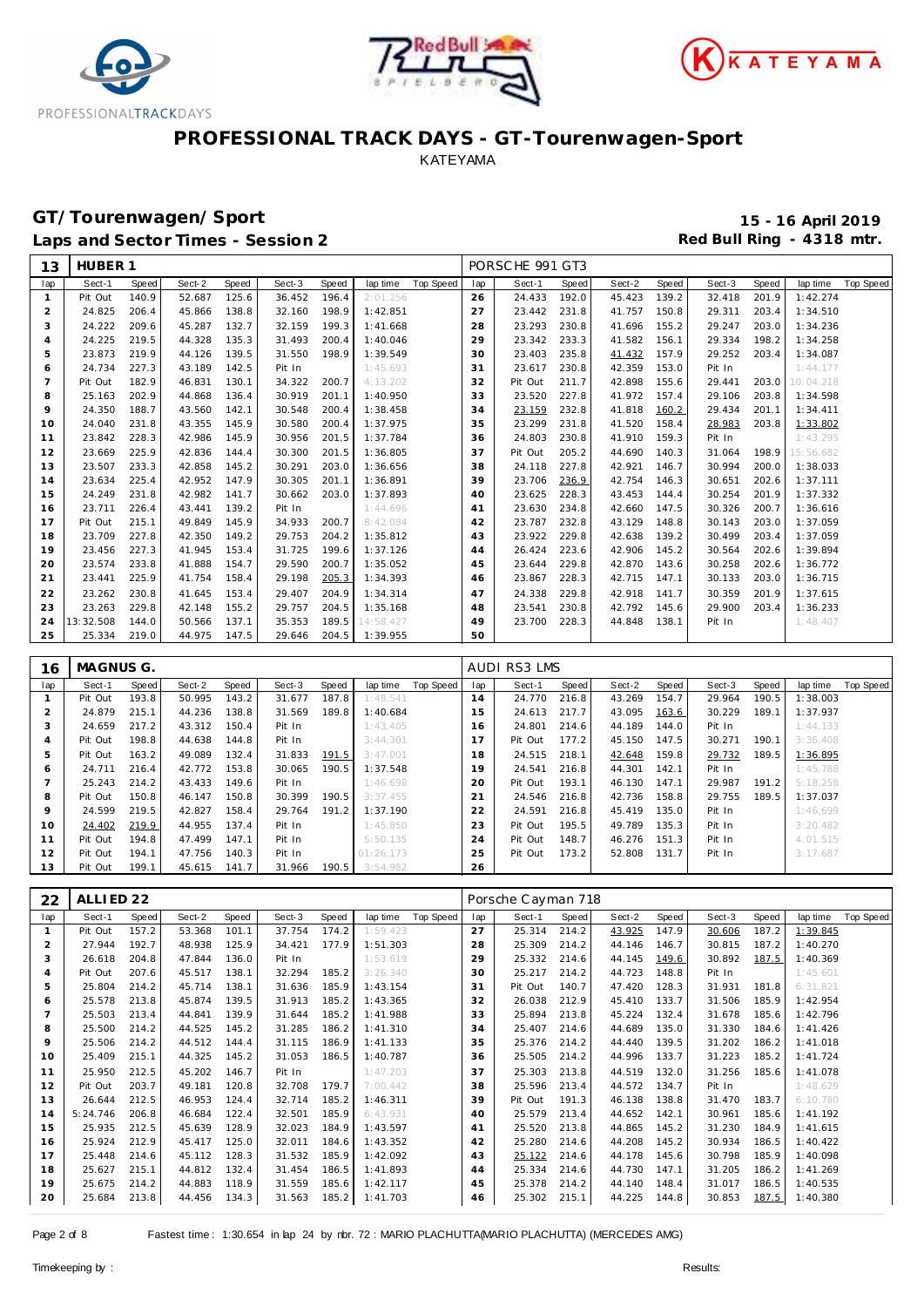





# **GT/Tourenwagen/Sport 15 - 16 April 2019**

#### Laps and Sector Times - Session 2 **Red Bull Ring - 4318 mtr.** And Sector Times - Session 2

|                 | 21 12:53.968 173.7 49.409 123.6 34.596 183.1 14:17.973 |  |                                                 |                                    |      |                                     |  | 47   25.197 215.5   44.293 144.8   Pit In   1:45.092 |          |
|-----------------|--------------------------------------------------------|--|-------------------------------------------------|------------------------------------|------|-------------------------------------|--|------------------------------------------------------|----------|
| 22 <sub>1</sub> | 25.987 212.1 45.461 140.6 31.479 185.6 1:42.927        |  |                                                 |                                    | 48   |                                     |  | Pit Out 210.8 46.357 120.5 31.813 186.2 4:11.204     |          |
| 23 <sub>1</sub> |                                                        |  | 25.544 214.2 45.058 145.2 31.722 186.5 1:42.324 |                                    |      |                                     |  | 49 25.871 213.8 45.392 130.4 31.186 185.9 1:42.449   |          |
| 24              |                                                        |  | 25.462 213.8 44.345 142.9 31.222 184.9 1:41.029 |                                    | 50 l |                                     |  | 25.546 214.2 45.203 133.0 31.267 186.2 1:42.016      |          |
| 25 I            | 25.369 214.6                                           |  |                                                 | 43.976 144.8 30.740 187.5 1:40.085 |      | 51 25.522 214.2 44.778 131.4 Pit In |  |                                                      | 1:55.253 |
| 26 l            |                                                        |  | 25.253 214.6 44.015 142.9 31.010 185.9 1:40.278 |                                    | 52   |                                     |  |                                                      |          |

| 22           | MANUEL LAUCK |       |        |       |        |       |           |           |     | PORSCHE 991 GT3 |       |        |       |        |       |          |           |
|--------------|--------------|-------|--------|-------|--------|-------|-----------|-----------|-----|-----------------|-------|--------|-------|--------|-------|----------|-----------|
| lap          | Sect-1       | Speed | Sect-2 | Speed | Sect-3 | Speed | lap time  | Top Speed | lap | Sect-1          | Speed | Sect-2 | Speed | Sect-3 | Speed | lap time | Top Speed |
| $\mathbf{1}$ | Pit Out      | 172.6 | 50.516 | 134.3 | 35.418 | 193.5 | 1:54.830  |           | 21  | 24.332          | 226.4 | 43.665 | 132.7 | 31.154 | 196.0 | 1:39.151 |           |
| 2            | 24.399       | 228.8 | 42.706 | 149.6 | 29.543 | 198.5 | 1:36.648  |           | 22  | 25.411          | 186.0 | 43.287 | 137.1 | 30.852 | 196.7 | 1:39.550 |           |
| 3            | 23.900       | 230.3 | 41.791 | 153.4 | 29.189 | 200.0 | 1:34.880  |           | 23  | 24.692          | 227.8 | 42.731 | 138.8 | 30.779 | 195.3 | 1:38.202 |           |
| 4            | 23.749       | 233.3 | 42.777 | 151.7 | Pit In |       | 1:42.498  |           | 24  | 24.004          | 228.8 | 43.378 | 136.7 | 31.272 | 185.6 | 1:38.654 |           |
| 5            | Pit Out      | 204.8 | 46.693 | 113.9 | 33.852 | 193.9 | 6:20.335  |           | 25  | 24.675          | 229.3 | 43.033 | 139.2 | 30.972 | 194.6 | 1:38.680 |           |
| 6            | 24.845       | 227.3 | 44.809 | 117.1 | 32.585 | 195.3 | 1:42.239  |           | 26  | 24.386          | 228.3 | 43.496 | 129.2 | 31.562 | 193.2 | 1:39.444 |           |
|              | 24.739       | 228.3 | 44.312 | 122.2 | 34.069 | 190.1 | 1:43.120  |           | 27  | 25.026          | 219.5 | 43.495 | 134.3 | 31.454 | 195.7 | 1:39.975 |           |
| 8            | 25.020       | 224.5 | 43.827 | 117.4 | 32.659 | 193.2 | 1:41.506  |           | 28  | 24.305          | 228.3 | 43.310 | 135.0 | 30.998 | 195.7 | 1:38.613 |           |
| 9            | 25.735       | 227.3 | 44.194 | 122.7 | 31.857 | 194.6 | 1:41.786  |           | 29  | 24.309          | 229.3 | 43.304 | 136.4 | 31.547 | 195.3 | 1:39.160 |           |
| 10           | 24.390       | 229.3 | 43.897 | 114.2 | 32.699 | 194.2 | 1:40.986  |           | 30  | 24.414          | 229.8 | 42.972 | 139.9 | 30.978 | 197.4 | 1:38.364 |           |
| 11           | 24.400       | 230.3 | 44.772 | 112.3 | 32.462 | 195.7 | 1:41.634  |           | 31  | 24.014          | 229.8 | 42.788 | 141.7 | 30.691 | 196.0 | 1:37.493 |           |
| 12           | 24.412       | 229.8 | 44.180 | 114.9 | 32.803 | 194.6 | 1:41.395  |           | 32  | 23.957          | 231.3 | 42.663 | 139.5 | 31.263 | 193.9 | 1:37.883 |           |
| 13           | 24.793       | 229.8 | 44.012 | 116.9 | 32.288 | 194.6 | 1:41.093  |           | 33  | 24.085          | 230.3 | 42.911 | 138.1 | 30.616 | 193.9 | 1:37.612 |           |
| 14           | 24.304       | 228.8 | 44.709 | 123.3 | 32.002 | 193.9 | 1:41.015  |           | 34  | 24.202          | 206.0 | 43.082 | 139.2 | 30.510 | 197.4 | 1:37.794 |           |
| 15           | 25.044       | 227.8 | 45.713 | 128.0 | 31.949 | 196.0 | 1:42.706  |           | 35  | 23.910          | 229.8 | 42.620 | 134.7 | 30.565 | 194.9 | 1:37.095 |           |
| 16           | 24.494       | 227.8 | 44.100 | 126.8 | 31.667 | 197.1 | 1:40.261  |           | 36  | 24.005          | 230.3 | 43.593 | 139.2 | 30.585 | 194.9 | 1:38.183 |           |
| 17           | 24.581       | 228.3 | 43.850 | 126.5 | 31.736 | 196.4 | 1:40.167  |           | 37  | 24.117          | 229.8 | 43.169 | 133.3 | 30.779 | 193.9 | 1:38.065 |           |
| 18           | 33:34.136    | 157.0 | 47.001 | 121.6 | 32.743 | 190.8 | 34:53.880 |           | 38  | 24.094          | 228.3 | 43.329 | 128.9 | 30.915 | 194.6 | 1:38.338 |           |
| 19           | 24.809       | 226.4 | 44.031 | 120.8 | 31.898 | 192.9 | 1:40.738  |           | 39  | 25.502          | 203.7 | 46.873 | 125.6 | Pit In |       | 1:54.655 |           |
| 20           | 24.457       | 225.9 | 43.977 | 131.1 | 31.291 | 193.5 | 1:39.725  |           | 40  |                 |       |        |       |        |       |          |           |

| 23             | ALLIED <sub>23</sub> |       |        |       |        |       |           |           |     | Porsche 991 GT3 |       |        |       |        |       |           |           |
|----------------|----------------------|-------|--------|-------|--------|-------|-----------|-----------|-----|-----------------|-------|--------|-------|--------|-------|-----------|-----------|
| lap            | Sect-1               | Speed | Sect-2 | Speed | Sect-3 | Speed | lap time  | Top Speed | lap | Sect-1          | Speed | Sect-2 | Speed | Sect-3 | Speed | lap time  | Top Speed |
| $\mathbf{1}$   | Pit Out              | 173.2 | 49.965 | 125.9 | 31.833 | 188.5 | 1:50.952  |           | 23  | 23.211          | 239.0 | 41.202 | 156.1 | 28.693 | 204.2 | 1:33.106  |           |
| $\overline{2}$ | 26.163               | 194.8 | 44.529 | 140.6 | 29.961 | 197.4 | 1:40.653  |           | 24  | 23.101          | 239.5 | 41.898 | 137.1 | Pit In |       | 1:41.168  |           |
| 3              | 24.488               | 204.0 | 42.867 | 141.7 | 29.529 | 204.5 | 1:36.884  |           | 25  | Pit Out         | 206.4 | 42.871 | 153.8 | 29.010 | 204.2 | 7:29.183  |           |
| $\overline{4}$ | 23.619               | 204.4 | 42.647 | 143.6 | 29.325 | 206.1 | 1:35.591  |           | 26  | 23.650          | 234.3 | 41.928 | 156.5 | 29.149 | 203.8 | 1:34.727  |           |
| 5              | 23.279               | 226.9 | 43.558 | 136.0 | 29.759 | 204.9 | 1:36.596  |           | 27  | 23.393          | 237.9 | 42.373 | 157.9 | Pit In |       | 1:41.557  |           |
| 6              | 23.372               | 235.3 | 42.036 | 140.3 | Pit In |       | 1:42.824  |           | 28  | Pit Out         | 175.4 | 48.711 | 134.3 | 31.438 | 180.9 | 16:20.327 |           |
| $\overline{7}$ | Pit Out              | 162.9 | 46.151 | 140.6 | 30.612 | 177.0 | 4:58.583  |           | 29  | 26.623          | 193.1 | 43.206 | 149.2 | 29.972 | 193.9 | 1:39.801  |           |
| 8              | 25.959               | 210.8 | 43.356 | 146.3 | 30.032 | 196.4 | 1:39.347  |           | 30  | 24.485          | 216.8 | 42.257 | 147.9 | 29.526 | 204.2 | 1:36.268  |           |
| 9              | 23.809               | 218.6 | 42.191 | 142.9 | 29.141 | 204.9 | 1:35.141  |           | 31  | 23.614          | 225.9 | 42.155 | 147.5 | 29.189 | 204.2 | 1:34.958  |           |
| 10             | 23.291               | 234.3 | 41.675 | 151.3 | 28.835 | 204.9 | 1:33.801  |           | 32  | 23.527          | 233.3 | 41.795 | 149.2 | 29.084 | 204.5 | 1:34.406  |           |
| 11             | 23.172               | 238.4 | 41.362 | 145.9 | 28.642 | 206.1 | 1:33.176  |           | 33  | 23.307          | 235.8 | 41.787 | 148.4 | 29.178 | 204.2 | 1:34.272  |           |
| 12             | 23.369               | 216.4 | 43.491 | 149.2 | Pit In |       | 1:44.907  |           | 34  | 23.324          | 234.8 | 41.626 | 152.1 | 29.116 | 204.5 | 1:34.066  |           |
| 13             | Pit Out              | 188.0 | 45.420 | 153.0 | 29.482 | 201.1 | 10:19.469 |           | 35  | 23.505          | 215.1 | 41.858 | 152.1 | 29.041 | 205.7 | 1:34.404  |           |
| 14             | 23.496               | 232.8 | 42.098 | 151.7 | 28.948 | 204.9 | 1:34.542  |           | 36  | 23.430          | 232.3 | 41.810 | 149.2 | 29.207 | 204.5 | 1:34.447  |           |
| 15             | 23.390               | 236.3 | 43.506 | 149.2 | Pit In |       | 1:42.097  |           | 37  | 23.312          | 234.3 | 41.678 | 150.8 | 28.982 | 205.3 | 1:33.972  |           |
| 16             | Pit Out              | 153.4 | 57.071 | 136.4 | 34.782 | 167.4 | 6:06.885  |           | 38  | 23.268          | 235.8 | 41.490 | 153.0 | 28.870 | 205.3 | 1:33.628  |           |
| 17             | 14:09.867            | 137.9 | 48.583 | 131.7 | 31.476 | 192.5 | 15:29.926 |           | 39  | 23.176          | 237.9 | 41.586 | 147.1 | 29.826 | 205.7 | 1:34.588  |           |
| 18             | 25.481               | 207.6 | 43.233 | 140.6 | 29.903 | 204.2 | 1:38.617  |           | 40  | 23.301          | 232.8 | 41.614 | 148.8 | 29.100 | 206.1 | 1:34.015  |           |
| 19             | 25.816               | 123.7 | 53.437 | 87.1  | 36.492 | 204.5 | 1:55.745  |           | 41  | 23.238          | 238.4 | 44.905 | 155.6 | 28.934 | 206.1 | 1:37.077  |           |
| 20             | 23.563               | 227.8 | 41.843 | 154.7 | 28.729 | 206.1 | 1:34.135  |           | 42  | 23.273          | 220.8 | 43.104 | 154.3 | 28.976 | 206.5 | 1:35.353  |           |
| 21             | 23.100               | 235.8 | 41.353 | 159.8 | 28.562 | 204.2 | 1:33.015  |           | 43  | 24.861          | 196.2 | 47.863 | 137.8 | Pit In |       | 1:57.773  |           |
| 22             | 23.132               | 239.0 | 41.117 | 157.4 | 28.699 | 204.9 | 1:32.948  |           | 44  |                 |       |        |       |        |       |           |           |

| Speed<br>Sect-1  | Sect-2 |                                                                      |        |       |          |           |     | HYUNDAI 130 |       |        |        |        |       |          |           |
|------------------|--------|----------------------------------------------------------------------|--------|-------|----------|-----------|-----|-------------|-------|--------|--------|--------|-------|----------|-----------|
|                  |        | Speed                                                                | Sect-3 | Speed | lap time | Top Speed | lap | Sect-1      | Speed | Sect-2 | Speed  | Sect-3 | Speed | lap time | Top Speed |
| 132.1<br>Pit Out | 53.109 | 136.4                                                                | 31.843 | 187.5 | 1:55.970 |           | 19  | Pit Out     | 193.8 | 46.793 | 145.21 | 30.613 | 187.5 | 8:21.947 |           |
| 25.293           | 44.065 | 139.9                                                                | 30.729 | 188.5 | 1:40.087 |           | 20  | 25.076      | 212.5 | 47.568 | 98.0   | 34.220 | 186.9 | 1:46.864 |           |
| 25.696           | 43.724 | 141.4                                                                | 30.814 | 186.5 | 1:40.234 |           | 21  | 25.076      | 211.3 | 43.108 | 152.1  | 30.151 | 186.9 | 1:38.335 |           |
| 25.013           | 43.425 | 152.5                                                                | 30.601 | 187.2 | 1:39.039 |           | 22  | 24.891      | 211.7 | 43.093 | 160.2  | 30.526 | 184.3 | 1:38.510 |           |
| 25.100           | 44.725 | 136.7                                                                | Pit In |       | 1:48.362 |           | 23  | 24.994      | 212.9 | 44.842 | 138.5  | Pit In |       | 1:46.166 |           |
| Pit Out          | 46.102 | 137.4                                                                | 31.187 | 186.9 | 7:31.158 |           | 24  | Pit Out     | 182.6 | 46.310 | 142.1  | 31.272 | 187.5 | 8:07.891 |           |
| 26.611           | 49.314 | 110.7                                                                | 31.974 | 188.5 | 1:47.899 |           | 25  | 24.703      | 212.9 | 42.949 | 157.4  | 30.174 | 187.5 | 1:37.826 |           |
| 25.038           | 43.218 | 153.8                                                                | 30.294 | 188.5 | 1:38.550 |           | 26  | 24.812      | 213.4 | 42.990 | 156.1  | Pit In |       | 1:44.081 |           |
| 24.770           | 42.931 | 153.8                                                                | 30.112 | 188.5 | 1:37.813 |           | 27  | Pit Out     | 199.5 | 46.442 | 151.7  | 30.535 |       | 6:41.725 |           |
|                  |        | 212.5<br>210.0<br>211.7<br>212.5<br>194.5<br>198.8<br>212.5<br>214.6 |        |       |          |           |     |             |       |        |        |        |       |          | 186.9     |

Page 3 of 8 Fastest time : 1:30.654 in lap 24 by rbr. 72 : MARIO PLACHUTTA(MARIO PLACHUTTA) (MERCEDES AMG)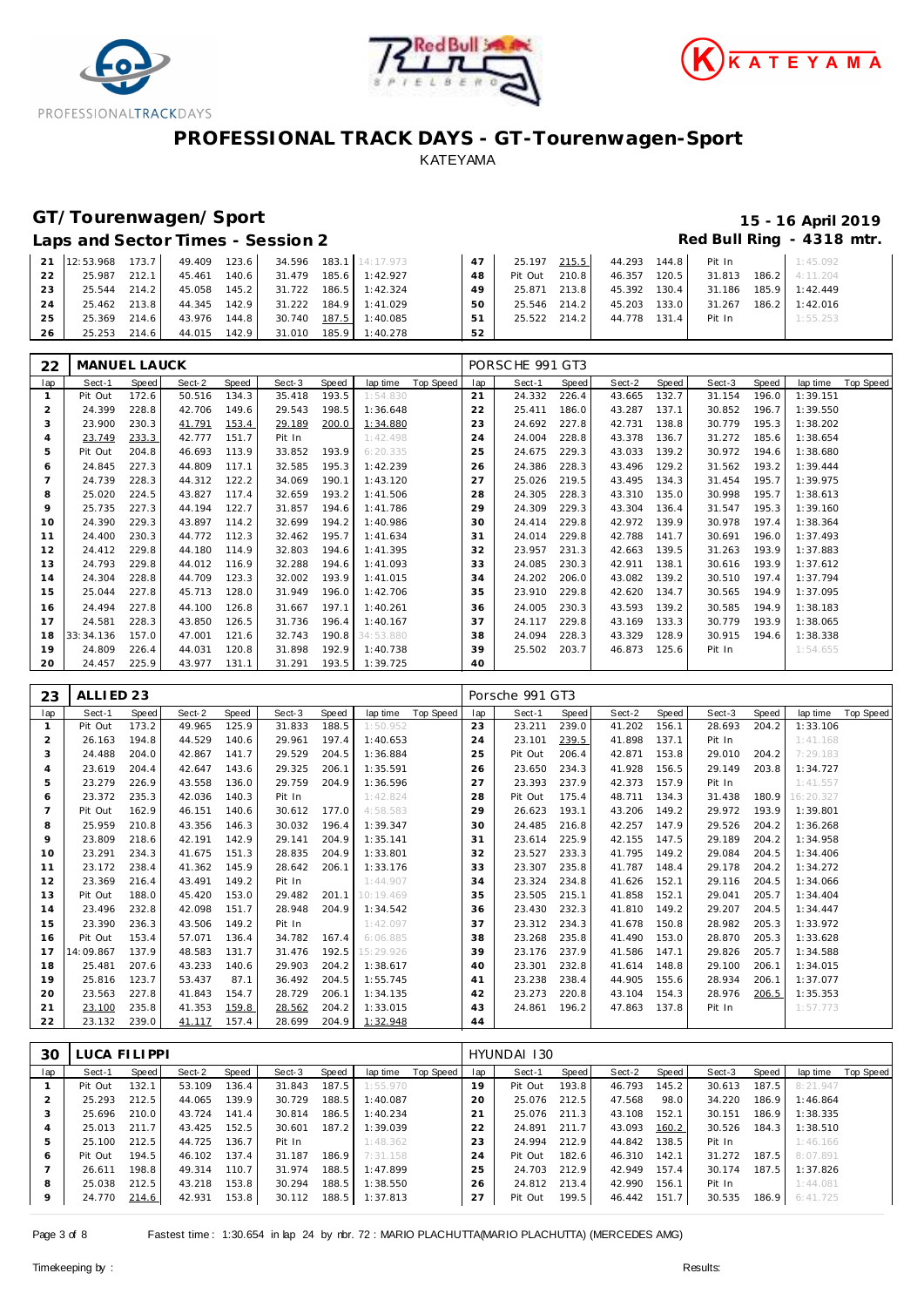





# **GT/Tourenwagen/Sport 15 - 16 April 2019**

#### Laps and Sector Times - Session 2 **Red Bull Ring - 4318 mtr.** And Sector Times - Session 2

| 10 | 24.832  | 213.4 | 48.200 | 132.4 | Pit In |       | 1:52.123  | 28 | 24.651  | 212.9 | 42.917 | 156.1 | 30.218 | 186.2 | 1:37.786 |
|----|---------|-------|--------|-------|--------|-------|-----------|----|---------|-------|--------|-------|--------|-------|----------|
|    | Pit Out | 201.4 | 45.094 | 38.1  | 30.781 | 186.5 | 6:37.313  | 29 | 24.731  | 213.4 | 43.202 | 155.2 | 30.117 | 186.5 | 1:38.050 |
| 12 | 24.880  | 211.3 | 43.437 | 142.9 | 30.162 | 188.2 | 1:38.479  | 30 | 24.925  | 212.5 | 42.895 | 157.9 | Pit In |       | 1:44.011 |
| 13 | 24.678  | 212.9 | 42.861 | 152.1 | 30.214 | 187.2 | 1:37.753  | 31 | Pit Out | 206.0 | 50.064 | 135.7 | 30.344 | 188.5 | 9:04.583 |
| 14 | 24.844  | 213.4 | 44.306 | 125.0 | 32.387 | 186.9 | 1:41.537  | 32 | 24.677  | 212.5 | 43.197 | 155.2 | 30.302 | 188.5 | 1:38.176 |
| 15 | 24.853  | 213.4 | 43.212 | 149.6 | Pit In |       | 1:42.836  | 33 | 24.464  | 214.2 | 42.934 | 159.8 | 29.958 | 187.8 | 1:37.356 |
| 16 | Pit Out | 196.6 | 58.957 | 131.4 | 31.770 | 186.5 | 18:27.404 | 34 | 24.523  | 214.2 | 47.100 | 124.4 | 43.475 | 188.8 | 1:55.098 |
| 17 | 24.961  | 211.7 | 47.659 | 128.3 | 33.181 | 187.2 | 1:45.801  | 35 | 24.606  | 214.6 | 42.903 | 157.4 | 29.851 | 187.8 | 1:37.360 |
| 18 | 25.130  | 212.1 | 43.177 | 147.1 | Pit In |       | 1:45.157  | 36 | 24.757  | 214.2 | 42.925 | 156.5 | Pit In |       | 1:44.457 |

| 57  | $AF-2$  |       |          |       |        |       |          |           |     | FERRARI 488 |       |        |       |        |       |           |           |
|-----|---------|-------|----------|-------|--------|-------|----------|-----------|-----|-------------|-------|--------|-------|--------|-------|-----------|-----------|
| lap | Sect-1  | Speed | Sect-2   | Speed | Sect-3 | Speed | lap time | Top Speed | lap | Sect-1      | Speed | Sect-2 | Speed | Sect-3 | Speed | lap time  | Top Speed |
|     | Pit Out | 102.9 | 1:02.891 | 97.5  | 42.438 | 166.9 | 2:23.835 |           | 14  | 23.326      | 207.2 | 46.605 | 136.4 | Pit In |       | 1:53.170  |           |
|     | 30.767  | 152.3 | 54.183   | 126.8 | 34.099 | 201.9 | 1:59.049 |           | 15  | Pit Out     | 147.5 | 51.349 | 132.0 | 31.938 | 206.5 | 37:22.880 |           |
| 3   | 25.037  | 181.0 | 45.588   | 137.8 | 32.313 | 204.2 | 1:42.938 |           | 16  | 24.006      | 203.7 | 43.245 | 138.5 | Pit In |       | 1:47.632  |           |
| 4   | 23.851  | 213.8 | 45.762   | 124.1 | 31.464 | 205.3 | 1:41.077 |           |     | Pit Out     | 124.7 | 43.252 | 152.1 | 31.156 | 207.7 | 3:32.334  |           |
| 5   | 23.689  | 208.0 | 51.459   | 110.9 | Pit In |       | 2:08.032 |           | 18  | 23.210      | 244.9 | 42.525 | 139.9 | 29.521 | 209.3 | 1:35.256  |           |
| 6   | Pit Out | 150.0 | 55.195   | 122.2 | 35.122 | 195.7 | 5:25.680 |           | 19  | 23.056      | 247.8 | 41.757 | 147.9 | 29.327 | 210.5 | 1:34.140  |           |
|     | 25.455  | 191.7 | 45.624   | 136.4 | 30.366 | 208.5 | 1:41.445 |           | 20  | 23.025      | 240.6 | 41.993 | 147.5 | 33.753 | 208.5 | 1:38.771  |           |
| 8   | 23.232  | 226.4 | 43.346   | 127.4 | 30.602 | 209.3 | 1:37.180 |           | 21  | 23.049      | 247.8 | 41.656 | 145.6 | 29.588 | 209.7 | 1:34.293  |           |
| 9   | 23.340  | 235.3 | 43.546   | 129.2 | 31.035 | 208.1 | 1:37.921 |           | 22  | 22.779      | 244.9 | 41.539 | 144.4 | 29.384 | 208.9 | 1:33.702  |           |
| 10  | 23.070  | 247.2 | 42.643   | 130.4 | 30.506 | 209.7 | 1:36.219 |           | 23  | 22.834      | 251.8 | 41.300 | 150.8 | 29.588 | 208.9 | 1:33.722  |           |
| 11  | 22.926  | 244.4 | 42.554   | 145.2 | 30.071 | 202.2 | 1:35.551 |           | 24  | 23.359      | 223.1 | 42.595 | 144.4 | 30.426 | 205.7 | 1:36.380  |           |
| 12  | 23.104  | 250.7 | 41.916   | 146.3 | 29.407 | 210.1 | 1:34.427 |           | 25  | 23.192      | 235.8 | 41.998 | 150.0 | Pit In |       | 1:50.016  |           |
| 13  | 23.276  | 251.8 | 42.105   | 142.1 | 29.533 | 210.5 | 1:34.914 |           | 26  |             |       |        |       |        |       |           |           |

| 59  | ARGET 2 |       |        |       |        |       |          |           |     | HYUNDAI 130 |       |        |       |        |       |                 |           |
|-----|---------|-------|--------|-------|--------|-------|----------|-----------|-----|-------------|-------|--------|-------|--------|-------|-----------------|-----------|
| lap | Sect-1  | Speed | Sect-2 | Speed | Sect-3 | Speed | lap time | Top Speed | lap | Sect-1      | Speed | Sect-2 | Speed | Sect-3 | Speed | lap time        | Top Speed |
|     | Pit Out | 206.4 | 45.099 | 134.7 | 30.267 | 190.1 | 1:41.578 |           | 13  | 11:00.185   | 166.2 | 46.543 | 145.6 | 32.258 | 187.8 | 12:18.986       |           |
| 2   | 24.432  | 217.2 | 43.242 | 137.8 | 31.056 | 190.1 | 1:38.730 |           | 14  | 25.119      | 215.1 | 44.956 | 120.8 | 33.115 | 188.5 | 1:43.190        |           |
| 3   | 24.607  | 215.1 | 42.991 | 151.3 | 30.304 | 185.6 | 1:37.902 |           | 15  | 24.687      | 215.5 | 43.042 | 155.2 | 30.292 | 188.2 | 1:38.021        |           |
| 4   | 25.013  | 214.2 | 43.023 | 150.8 | 29.845 | 189.8 | 1:37.881 |           | 16  | 59:38.156   | 183.2 | 45.876 | 150.8 | 31.007 |       | 187.2 00:55.039 |           |
| 5   | 24.633  | 211.3 | 43.369 | 150.4 | 29.839 | 188.5 | 1:37.841 |           | 17  | 25.494      | 212.1 | 43.189 | 161.2 | 30.192 | 188.2 | 1:38.875        |           |
| 6   | 24.723  | 214.2 | 43.061 | 152.1 | 29.927 | 189.8 | 1:37.711 |           | 18  | 24.837      | 215.1 | 42.701 | 161.2 | 30.142 | 188.5 | 1:37.680        |           |
| -   | 24.939  | 201.0 | 46.017 | 134.0 | Pit In |       | 1:54.115 |           | 19  | 24.895      | 213.8 | 44.344 | 126.2 | Pit In |       | 1:49.489        |           |
| 8   | Pit Out | 117.8 | 48.152 | 126.8 | 32.151 | 190.8 | 7:11.128 |           | 20  | Pit Out     | 158.6 | 48.518 | 137.4 | 32.011 | 187.8 | 4:06.812        |           |
| 9   | 24.434  | 215.5 | 42.867 | 151.7 | 29.419 | 190.5 | 1:36.720 |           | 21  | 24.721      | 214.6 | 42.872 | 160.7 | 30.006 | 189.1 | 1:37.599        |           |
| 10  | 24.398  | 216.4 | 44.929 | 138.1 | Pit In |       | 1:48.325 |           | 22  | 24.732      | 213.8 | 42.745 | 162.2 | 32.863 | 153.2 | 1:40.340        |           |
| 11  | Pit Out | 190.7 | 47.298 | 130.4 | 31.372 | 191.5 | 9:20.826 |           | 23  | 38.421      | 142.1 | 56.405 | 116.9 | Pit In |       | 2:21.061        |           |
| 12  | 24.408  | 214.2 | 42.773 | 153.0 | 29.803 | 190.5 | 1:36.984 |           | 24  |             |       |        |       |        |       |                 |           |

| 65             | $AF-3$    |       |        |       |        |       |           |           |     | FERRARI 488 |       |        |       |        |       |           |                  |
|----------------|-----------|-------|--------|-------|--------|-------|-----------|-----------|-----|-------------|-------|--------|-------|--------|-------|-----------|------------------|
| lap            | Sect-1    | Speed | Sect-2 | Speed | Sect-3 | Speed | lap time  | Top Speed | lap | Sect-1      | Speed | Sect-2 | Speed | Sect-3 | Speed | lap time  | <b>Top Speed</b> |
|                | Pit Out   | 156.1 | 56.416 | 106.7 | 37.335 | 175.9 | 2:04.757  |           | 20  | 23.956      | 228.3 | 42.478 | 144.4 | 30.167 | 208.5 | 1:36.601  |                  |
| $\overline{2}$ | 26.597    | 175.4 | 51.972 | 123.3 | 36.227 | 199.6 | 1:54.796  |           | 21  | 23.259      | 244.9 | 42.139 | 145.2 | 29.891 | 209.7 | 1:35.289  |                  |
| 3              | 28.082    | 181.0 | 47.958 | 122.7 | 34.731 | 205.7 | 1:50.771  |           | 22  | 24.230      | 233.8 | 41.904 | 144.8 | 30.542 | 207.3 | 1:36.676  |                  |
| 4              | 27.275    | 171.2 | 50.913 | 117.9 | Pit In |       | 2:06.224  |           | 23  | 23.432      | 242.2 | 42.441 | 142.1 | 30.654 | 210.1 | 1:36.527  |                  |
| 5              | Pit Out   | 165.7 | 57.728 | 111.1 | 38.209 | 172.8 | 7:46.521  |           | 24  | 23.330      | 239.5 | 43.135 | 144.0 | 31.499 | 207.3 | 1:37.964  |                  |
| 6              | 26.846    | 190.0 | 48.144 | 106.7 | 33.660 | 205.3 | 1:48.650  |           | 25  | 23.945      | 228.3 | 42.512 | 149.2 | 30.498 | 208.5 | 1:36.955  |                  |
|                | 24.178    | 230.8 | 43.440 | 128.0 | 32.381 | 190.5 | 1:39.999  |           | 26  | 23.356      | 247.8 | 42.013 | 138.1 | 30.853 | 208.5 | 1:36.222  |                  |
| 8              | 23.820    | 249.5 | 43.021 | 127.7 | 31.079 | 206.5 | 1:37.920  |           | 27  | 23.466      | 248.3 | 42.269 | 138.8 | 30.059 | 210.5 | 1:35.794  |                  |
| 9              | 23.922    | 243.3 | 42.487 | 136.0 | 30.569 | 206.5 | 1:36.978  |           | 28  | 22.960      | 247.8 | 41.472 | 138.5 | 30.194 | 210.9 | 1:34.626  |                  |
| 10             | 23.145    | 248.3 | 42.693 | 134.0 | 30.628 | 208.1 | 1:36.466  |           | 29  | 25.769      | 174.6 | 53.434 | 117.6 | Pit In |       | 2:02.613  |                  |
| 11             | 23.104    | 244.4 | 43.674 | 129.5 | 31.218 | 206.9 | 1:37.996  |           | 30  | Pit Out     | 172.1 | 54.685 | 140.3 | 33.282 | 207.3 | 10:21.037 |                  |
| 12             | 23.456    | 248.3 | 42.728 | 128.0 | 30.544 | 208.5 | 1:36.728  |           | 31  | 24.688      | 243.3 | 43.055 | 129.2 | 29.997 | 208.1 | 1:37.740  |                  |
| 13             | 23.254    | 240.6 | 42.906 | 136.0 | 30.142 | 208.9 | 1:36.302  |           | 32  | 24.516      | 242.2 | 42.216 | 126.5 | 30.125 | 206.9 | 1:36.857  |                  |
| 14             | 23.822    | 241.1 | 42.592 | 146.3 | 29.871 | 209.3 | 1:36.285  |           | 33  | 23.332      | 246.6 | 41.202 | 141.7 | 29.270 | 209.7 | 1:33.804  |                  |
| 15             | 9:15.275  | 192.4 | 48.732 | 123.3 | 32.630 | 208.9 | 10:36.637 |           | 34  | 22.827      | 244.9 | 41.798 | 152.5 | 29.201 | 208.5 | 1:33.826  |                  |
| 16             | 24.989    | 240.0 | 42.253 | 120.8 | 30.359 | 210.9 | 1:37.601  |           | 35  | 22.739      | 247.2 | 41.653 | 135.3 | 29.550 | 208.1 | 1:33.942  |                  |
| 17             | 23.296    | 241.6 | 43.897 | 137.4 | 30.704 | 208.9 | 1:37.897  |           | 36  | 22.861      | 246.6 | 41.470 | 139.9 | 29.392 | 207.7 | 1:33.723  |                  |
| 18             | 22.919    | 248.9 | 41.721 | 129.5 | 29.554 | 210.1 | 1:34.194  |           | 37  | 22.705      | 244.9 | 41.992 | 137.8 | 31.356 | 196.4 | 1:36.053  |                  |
| 19             | 16:43.793 | 179.5 | 50.453 | 116.9 | 33.418 | 205.7 | 18:07.664 |           | 38  | 29.676      | 192.7 | 47.001 | 73.7  | Pit In |       | 2:04.030  |                  |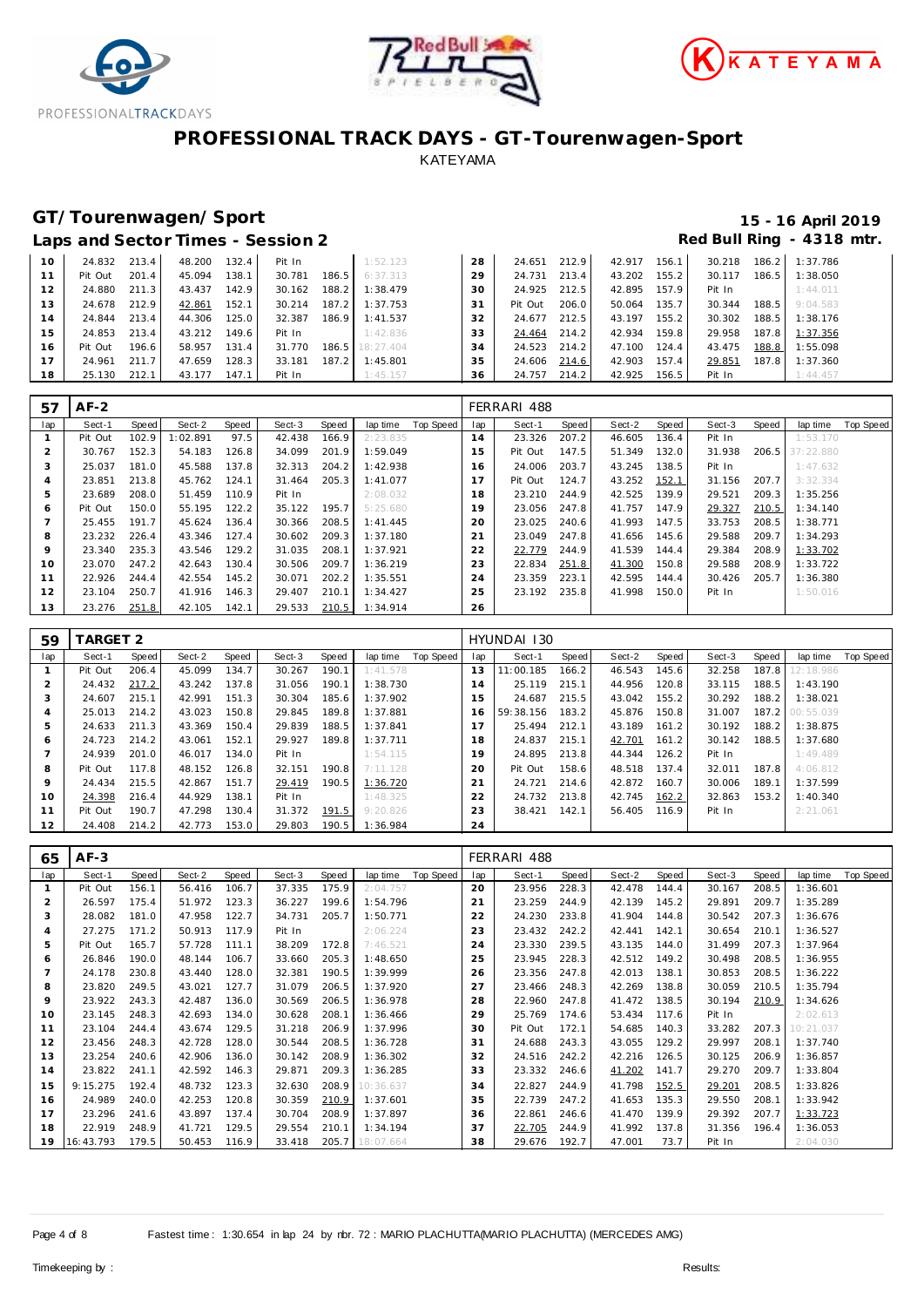





# **GT/Tourenwagen/Sport 15 - 16 April 2019**

Laps and Sector Times - Session 2 *Red Bull Ring - 4318 mtr.* 

| 67             | <b>TARGET 1</b> |       |        |       |        |       |           |           |     | HYUNDAI 130 |       |        |       |        |       |          |           |
|----------------|-----------------|-------|--------|-------|--------|-------|-----------|-----------|-----|-------------|-------|--------|-------|--------|-------|----------|-----------|
| lap            | Sect-1          | Speed | Sect-2 | Speed | Sect-3 | Speed | lap time  | Top Speed | lap | Sect-1      | Speed | Sect-2 | Speed | Sect-3 | Speed | lap time | Top Speed |
|                | Pit Out         | 154.3 | 51.247 | 131.1 | 32.276 | 184.0 | 1:52.385  |           | 17  |             |       |        |       |        |       | 1:39.585 |           |
| 2              | 25.499          | 208.8 | 46.971 | 131.7 | 31.130 | 184.9 | 1:43.600  |           | 18  |             |       |        |       |        |       | 1:39.737 |           |
| 3              | 25.261          | 210.0 | 44.045 | 147.9 | 30.522 | 185.2 | 1:39.828  |           | 19  |             |       |        |       |        |       | 1:38.472 |           |
| $\overline{4}$ | 25.197          | 210.0 | 43.555 | 152.1 | 30.543 | 184.9 | 1:39.295  |           | 20  |             |       |        |       |        |       | 1:38.468 |           |
| 5              | 30.231          | 132.4 | 47.312 | 134.7 | Pit In |       | 1:59.254  |           | 21  |             |       | Pit In |       | Pit In |       | 1:59.631 |           |
| 6              | Pit Out         | 109.4 | 52.440 | 125.9 | 38.082 | 185.2 | 5:09.939  |           | 22  |             |       |        |       |        |       | 5:00.782 |           |
|                | 25.453          | 208.4 | 44.972 | 118.7 | 36.155 | 184.9 | 1:46.580  |           | 23  |             |       |        |       |        |       | 1:38.616 |           |
| 8              | 25.173          | 208.8 | 43.329 | 146.7 | 30.696 | 185.2 | 1:39.198  |           | 24  |             |       |        |       |        |       | 1:38.381 |           |
| 9              | 25.128          | 210.0 | 44.522 | 153.0 | 30.530 | 185.6 | 1:40.180  |           | 25  |             |       |        |       |        |       | 1:38.270 |           |
| 10             | 25.191          | 210.0 | 43.433 | 153.8 | 30.308 | 186.2 | 1:38.932  |           | 26  |             |       |        |       |        |       | 1:38.303 |           |
| 11             | 25.871          | 157.4 | 49.374 | 129.8 | Pit In |       | 1:57.797  |           | 27  |             |       |        |       |        |       | 1:39.088 |           |
| 12             | Pit Out         | 183.2 | 47.316 | 127.7 | 31.833 | 184.3 | 22:23.600 |           | 28  |             |       |        |       |        |       | 6:25.690 |           |
| 13             | 25.880          | 208.4 | 45.169 | 139.5 | 32.984 | 183.4 | 1:44.033  |           | 29  |             |       |        |       |        |       | 1:39.183 |           |
| 14             | 25.426          | 210.0 | 43.416 | 153.4 | 32.697 | 185.6 | 1:41.539  |           | 30  |             |       |        |       |        |       | 1:38.707 |           |
| 15             | 39:25.570       | 189.7 | 46.874 | 128.3 | 33.798 | 183.7 | 40:46.242 |           | 31  |             |       |        |       |        |       | 1:38.618 |           |
| 16             |                 |       |        |       |        |       | 1:39.534  |           | 32  |             |       |        |       |        |       | 1:38.500 |           |

| 72             |          |       | MARIO PLACHUTTA |       |        |       |           |           |     | MERC EDES AMG |       |        |       |        |       |           |           |
|----------------|----------|-------|-----------------|-------|--------|-------|-----------|-----------|-----|---------------|-------|--------|-------|--------|-------|-----------|-----------|
| lap            | Sect-1   | Speed | Sect-2          | Speed | Sect-3 | Speed | lap time  | Top Speed | lap | Sect-1        | Speed | Sect-2 | Speed | Sect-3 | Speed | lap time  | Top Speed |
| $\mathbf{1}$   | Pit Out  | 229.8 | 42.065          | 146.7 | 29.941 | 202.6 | 1:34.624  |           | 24  | 22.920        | 236.3 | 39.668 | 164.6 | 28.066 | 205.7 | 1:30.654  |           |
| $\overline{2}$ | 23.627   | 234.8 | 43.819          | 148.8 | 29.381 | 203.4 | 1:36.827  |           | 25  | 13:15.858     | 227.3 | 40.801 | 162.2 | 28.588 | 202.2 | 14:25.247 |           |
| 3              | 23.093   | 235.8 | 40.450          | 157.9 | 28.853 | 203.4 | 1:32.396  |           | 26  | 23.575        | 233.3 | 40.737 | 161.7 | 28.702 | 200.0 | 1:33.014  |           |
| $\overline{4}$ | 23.106   | 236.3 | 40.504          | 160.7 | 29.229 | 203.8 | 1:32.839  |           | 27  | 23.332        | 233.3 | 40.515 | 161.7 | Pit In |       | 1:35.486  |           |
| 5              | 23.310   | 234.8 | 40.423          | 155.2 | 28.821 | 204.2 | 1:32.554  |           | 28  | Pit Out       | 228.8 | 40.698 | 160.2 | 28.715 | 201.5 | 7:48.500  |           |
| 6              | 23.067   | 235.3 | 41.066          | 163.1 | 29.124 | 204.9 | 1:33.257  |           | 29  | 23.398        | 231.8 | 40.812 | 154.7 | 29.502 | 201.5 | 1:33.712  |           |
|                | 23.150   | 235.3 | 40.781          | 155.2 | 29.039 | 204.2 | 1:32.970  |           | 30  | 23.544        | 232.8 | 41.239 | 150.8 | Pit In |       | 1:41.865  |           |
| 8              | 23.326   | 233.8 | 40.293          | 157.9 | 28.668 | 205.3 | 1:32.287  |           | 31  | Pit Out       | 232.8 | 40.461 | 151.3 | 29.390 | 203.0 | 3:41.376  |           |
| $\mathsf Q$    | 22.902   | 235.3 | 40.540          | 155.6 | 28.555 | 204.2 | 1:31.997  |           | 32  | 23.109        | 233.8 | 40.019 | 161.2 | 28.887 | 202.2 | 1:32.015  |           |
| 10             | 23.019   | 235.3 | 40.185          | 157.0 | 29.692 | 200.7 | 1:32.896  |           | 33  | 23.057        | 235.3 | 40.206 | 162.2 | 28.274 | 205.3 | 1:31.537  |           |
| 11             | 23.077   | 235.3 | 40.464          | 157.9 | 28.400 | 204.9 | 1:31.941  |           | 34  | 22.890        | 236.9 | 40.698 | 159.3 | 28.724 | 204.2 | 1:32.312  |           |
| 12             | 22.991   | 236.3 | 40.639          | 156.1 | Pit In |       | 1:36.255  |           | 35  | 22.976        | 236.3 | 40.131 | 157.0 | 28.307 | 205.3 | 1:31.414  |           |
| 13             | Pit Out  | 233.3 | 40.640          | 157.4 | 28.609 | 203.8 | 6: 44.340 |           | 36  | 23.019        | 236.3 | 40.057 | 164.1 | 28.339 | 204.5 | 1:31.415  |           |
| 14             | 23.172   | 235.3 | 40.036          | 163.1 | 27.971 | 205.3 | 1:31.179  |           | 37  | 23.043        | 235.3 | 41.040 | 157.4 | Pit In |       | 1:36.585  |           |
| 15             | 22.947   | 237.9 | 40.180          | 161.2 | 28.381 | 204.5 | 1:31.508  |           | 38  | Pit Out       | 131.1 | 52.440 | 136.4 | Pit In |       | 22:16.646 |           |
| 16             | 22.926   | 236.9 | 40.450          | 159.8 | 28.891 | 203.8 | 1:32.267  |           | 39  | Pit Out       | 163.2 | 46.069 | 144.0 | 30.898 | 203.4 | 2:32.355  |           |
| 17             | 23.544   | 203.7 | 44.646          | 157.9 | 28.410 | 205.7 | 1:36.600  |           | 40  | 24.383        | 178.3 | 42.641 | 149.2 | 30.819 | 204.9 | 1:37.843  |           |
| 18             | 6:21.950 | 231.3 | 40.550          | 161.7 | 28.432 | 204.5 | 7:30.932  |           | 41  | 24.675        | 184.4 | 42.615 | 149.2 | 29.659 | 205.3 | 1:36.949  |           |
| 19             | 23.052   | 234.3 | 40.049          | 160.7 | 28.310 | 203.0 | 1:31.411  |           | 42  | 23.862        | 199.5 | 41.006 | 155.2 | 28.607 | 204.9 | 1:33.475  |           |
| 20             | 23.091   | 234.8 | 39.796          | 162.2 | 28.115 | 205.3 | 1:31.002  |           | 43  | 23.877        | 234.8 | 40.341 | 153.0 | 28.985 | 168.8 | 1:33.203  |           |
| 21             | 22.918   | 236.9 | 39.937          | 165.6 | 28.160 | 205.3 | 1:31.015  |           | 44  | 27.420        | 158.8 | 50.097 | 126.8 | 33.232 | 205.7 | 1:50.749  |           |
| 22             | 22.954   | 236.9 | 40.006          | 163.1 | 28.071 | 204.9 | 1:31.031  |           | 45  | 23.059        | 235.3 | 41.306 | 152.5 | Pit In |       | 1:42.765  |           |
| 23             | 22.911   | 235.8 | 39.817          | 165.6 | 28.146 | 205.7 | 1:30.874  |           | 46  |               |       |        |       |        |       |           |           |

| 87      | HUBER 2   |       |        |       |        |       |           |                  |     | PORSCHE 991 GT3 |       |        |       |        |       |          |           |
|---------|-----------|-------|--------|-------|--------|-------|-----------|------------------|-----|-----------------|-------|--------|-------|--------|-------|----------|-----------|
| lap     | Sect-1    | Speed | Sect-2 | Speed | Sect-3 | Speed | lap time  | <b>Top Speed</b> | lap | Sect-1          | Speed | Sect-2 | Speed | Sect-3 | Speed | lap time | Top Speed |
|         | Pit Out   | 144.1 | 48.868 | 133.7 | 31.623 | 198.2 | 1:51.139  |                  | 25  | 23.607          | 234.8 | 42.887 | 144.8 | 29.688 | 202.6 | 1:36.182 |           |
| 2       | 23.944    | 226.9 | 42.605 | 146.3 | 29.902 | 200.7 | 1:36.451  |                  | 26  | 23.913          | 235.8 | 42.646 | 144.8 | 29.728 | 203.8 | 1:36.287 |           |
| 3       | 24.748    | 197.3 | 42.588 | 150.4 | 29.746 | 202.2 | 1:37.082  |                  | 27  | 23.709          | 237.4 | 42.121 | 146.3 | 30.312 | 187.8 | 1:36.142 |           |
| 4       | 23.575    | 233.8 | 41.675 | 150.4 | 30.005 | 200.4 | 1:35.255  |                  | 28  | 26.604          | 205.2 | 43.824 | 133.0 | Pit In |       | 1:49.019 |           |
| 5       | 23.631    | 232.8 | 41.740 | 156.1 | 30.092 | 202.6 | 1:35.463  |                  | 29  | Pit Out         | 131.9 | 47.296 | 133.7 | 30.803 | 200.4 | 6:15.263 |           |
| 6       | 23.445    | 232.8 | 41.614 | 153.8 | 29.224 | 204.2 | 1:34.283  |                  | 30  | 24.113          | 221.7 | 43.065 | 137.8 | 30.637 | 200.4 | 1:37.815 |           |
|         | 23.400    | 232.8 | 41.884 | 146.3 | Pit In |       | 1:39.966  |                  | 31  | 24.070          | 196.2 | 42.912 | 145.6 | 30.329 | 199.6 | 1:37.311 |           |
| 8       | Pit Out   | 193.1 | 46.950 | 145.9 | 30.905 | 202.2 | 4:48.133  |                  | 32  | 23.949          | 230.8 | 42.792 | 138.5 | 30.418 | 201.9 | 1:37.159 |           |
| $\circ$ | 24.524    | 220.8 | 43.179 | 151.3 | 30.333 | 202.2 | 1:38.036  |                  | 33  | 23.546          | 234.3 | 42.953 | 142.1 | 30.503 | 203.4 | 1:37.002 |           |
| 10      | 23.895    | 222.2 | 42.992 | 150.8 | 30.004 | 203.0 | 1:36.891  |                  | 34  | 23.546          | 220.4 | 43.329 | 145.9 | 30.014 | 201.9 | 1:36.889 |           |
| 11      | 23.873    | 229.8 | 42.940 | 136.4 | 30.450 | 202.6 | 1:37.263  |                  | 35  | 23.766          | 233.3 | 42.749 | 140.3 | Pit In |       | 1:45.787 |           |
| 12      | 23.804    | 221.7 | 42.656 | 150.0 | 29.885 | 203.8 | 1:36.345  |                  | 36  | Pit Out         | 160.3 | 50.805 | 122.2 | 35.640 | 192.2 | 5:51.949 |           |
| 13      | 23.886    | 230.8 | 42.834 | 147.1 | 29.932 | 203.4 | 1:36.652  |                  | 37  | 26.176          | 194.1 | 45.122 | 130.4 | 31.226 | 200.4 | 1:42.524 |           |
| 14      | 23.549    | 227.8 | 42.468 | 154.7 | 30.122 | 204.2 | 1:36.139  |                  | 38  | 24.366          | 233.3 | 43.003 | 143.2 | 30.177 | 203.4 | 1:37.546 |           |
| 15      | 23.649    | 211.7 | 44.001 | 141.4 | 30.384 | 202.6 | 1:38.034  |                  | 39  | 25.552          | 231.8 | 43.124 | 141.7 | 31.403 | 200.0 | 1:40.079 |           |
| 16      | 23.680    | 227.8 | 44.620 | 137.1 | 30.038 | 203.0 | 1:38.338  |                  | 40  | 23.995          | 234.8 | 42.542 | 146.3 | 30.192 | 201.1 | 1:36.729 |           |
| 17      | 31:25.639 | 169.9 | 46.932 | 142.1 | 32.932 | 197.8 | 32:45.503 |                  | 41  | 23.769          | 239.0 | 42.227 | 137.1 | 30.336 | 203.8 | 1:36.332 |           |
| 18      | 25.256    | 216.8 | 43.689 | 138.1 | 30.745 | 202.2 | 1:39.690  |                  | 42  | 23.783          | 238.4 | 42.100 | 142.5 | 30.511 | 204.9 | 1:36.394 |           |
| 19      | 24.053    | 230.8 | 44.235 | 141.7 | 30.405 | 202.2 | 1:38.693  |                  | 43  | 23.990          | 240.0 | 42.547 | 137.1 | 30.343 | 204.9 | 1:36.880 |           |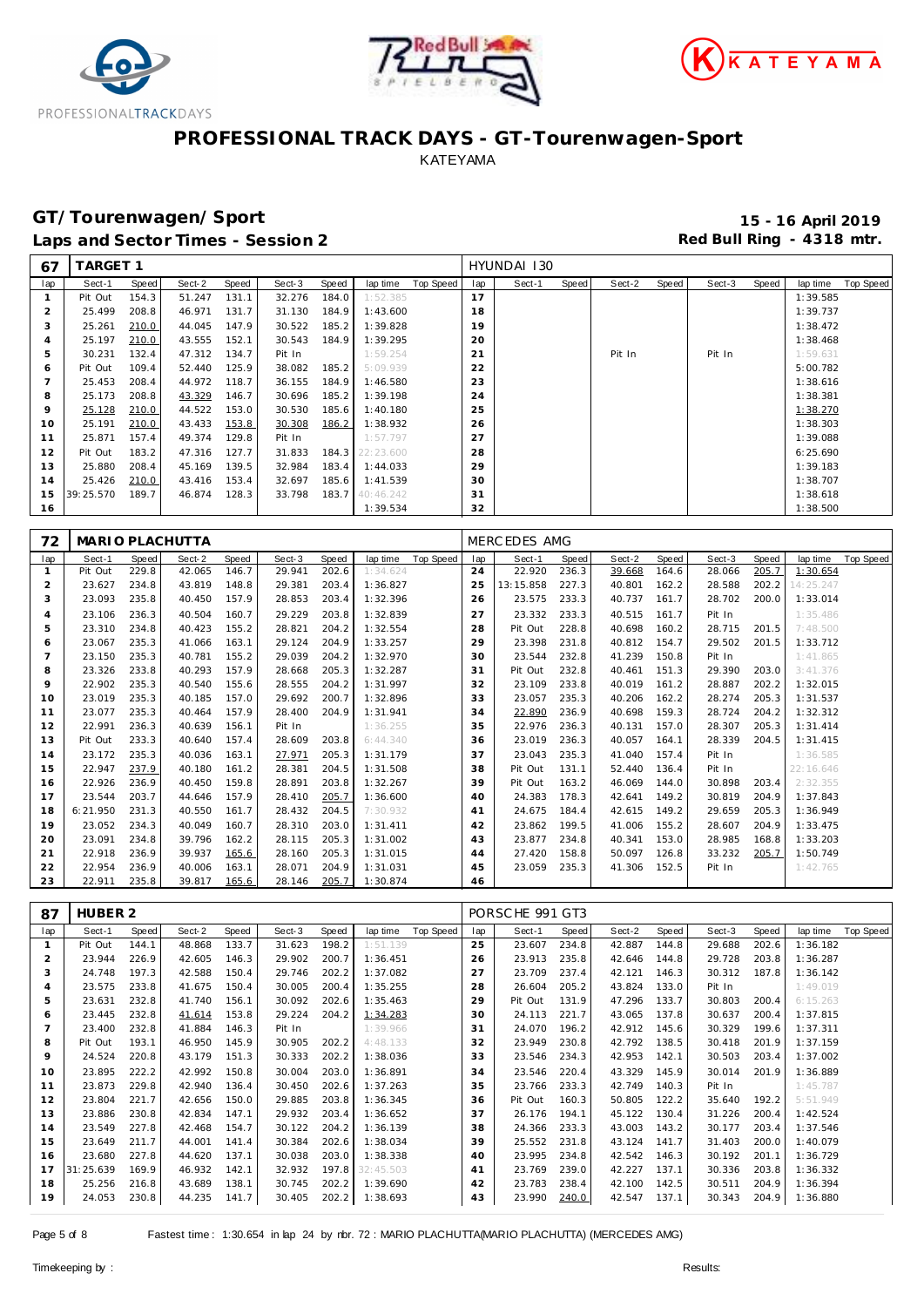





# **GT/Tourenwagen/Sport 15 - 16 April 2019**

### Laps and Sector Times - Session 2 *Red Bull Ring - 4318 mtr.*

| 20 | 23.840 | 235.8<br>43.379 | 140.3  | 30.773 |       | 194.2 1:37.992 |    | 23.974  | 231.8 | 43.404       | 128.0 | Pit In | 1:43.234       |
|----|--------|-----------------|--------|--------|-------|----------------|----|---------|-------|--------------|-------|--------|----------------|
| 21 | 25.434 | 231.8<br>42.691 | 147.9  | 30.676 | 200.7 | 1:38.801       | 45 | Pit Out | 219.5 | 42.342 152.1 |       | 29.371 | 205.3 3:48.299 |
| 22 | 23.864 | 235.3<br>42.509 | 140.3  | 31.297 | 201.1 | 1:37.670       | 46 | 23.542  | 225.0 | 41.812 157.4 |       | 29.264 | 203.8 1:34.618 |
| 23 | 24.301 | 237.4<br>42.532 | 144.8  | 29.866 |       | 203.8 1:36.699 |    | 23.320  | 231.3 | 42.057       | 156.1 | 29.091 | 204.5 1:34.468 |
| 24 | 23.722 | 235.8<br>43.132 | 139.91 | 30.511 | 201.5 | 1:37.365       | 48 | 23.110  | 234.8 | 42.617       | 144.0 | Pit In | : 45.019       |

| 157            | $AF-4$  |       |        |       |        |       |                       |     | FERRARI 488 |              |        |       |        |       |           |                  |
|----------------|---------|-------|--------|-------|--------|-------|-----------------------|-----|-------------|--------------|--------|-------|--------|-------|-----------|------------------|
| lap            | Sect-1  | Speed | Sect-2 | Speed | Sect-3 | Speed | Top Speed<br>lap time | lap | Sect-1      | <b>Speed</b> | Sect-2 | Speed | Sect-3 | Speed | lap time  | <b>Top Speed</b> |
|                | Pit Out | 156.5 | 51.311 | 110.4 | 35.585 | 203.0 | 1:55.938              | 20  | 23.218      | 247.8        | 40.874 | 150.8 | 29.073 | 208.9 | 1:33.165  |                  |
| 2              | 25.800  | 155.8 | 48.272 | 99.4  | 33.836 | 208.5 | 1:47.908              | っ   | 22.928      | 249.5        | 40.863 | 146.7 | 29.037 | 210.5 | 1:32.828  |                  |
| 3              | 23.816  | 221.3 | 42.778 | 132.7 | 31.386 | 207.3 | 1:37.980              | 22  | 22.732      | 248.9        | 40.686 | 149.6 | 29.019 | 211.4 | 1:32.437  |                  |
| $\overline{A}$ | 23.717  | 214.2 | 51.714 | 93.1  | 39.307 | 207.3 | 1:54.738              | 23  | 14:07.674   | 145.5        | 47.219 | 150.4 | 35.243 | 211.4 | 15:30.136 |                  |
| 5              | 23.244  | 245.5 | 41.968 | 133.7 | 29.794 | 210.1 | 1:35.006              | 24  | 22.885      | 234.3        | 41.584 | 153.4 | 29.362 | 209.7 | 1:33.831  |                  |
| 6              | 23.172  | 234.3 | 46.880 | 112.7 | 34.382 | 209.3 | 1:44.434              | 25  | 22.833      | 251.2        | 40.761 | 151.7 | 28.974 | 210.9 | 1:32.568  |                  |
|                | 22.913  | 248.3 | 41.427 | 137.8 | 29.515 | 209.3 | 1:33.855              | 26  | 22.626      | 251.2        | 40.789 | 140.6 | 28.875 | 210.9 | 1:32.290  |                  |
| 8              | 23.026  | 246.6 | 42.514 | 128.9 | 29.832 | 207.7 | 1:35.372              | 27  | 23.456      | 202.1        | 41.531 | 149.2 | 29.280 | 210.5 | 1:34.267  |                  |
| 9              | 23.010  | 247.2 | 41.091 | 137.8 | 29.530 | 210.1 | 1:33.631              | 28  | 22.479      | 246.6        | 40.786 | 152.1 | 29.331 | 208.5 | 1:32.596  |                  |
| 10             | 22.873  | 248.3 | 41.143 | 141.4 | 29.650 | 209.3 | 1:33.666              | 29  | 22.674      | 239.0        | 42.205 | 132.7 | 34.108 | 209.7 | 1:38.987  |                  |
| 11             | 22.649  | 250.1 | 41.059 | 146.3 | 31.941 | 201.1 | 1:35.649              | 30  | 22.994      | 246.6        | 42.545 | 150.8 | 34.039 | 210.1 | 1:39.578  |                  |
| 12             | 26.261  | 180.1 | 51.713 | 105.9 | Pit In |       | 2:09.030              | 31  | 22.615      | 250.1        | 40.558 | 158.4 | 29.067 | 209.7 | 1:32.240  |                  |
| 13             | Pit Out | 163.2 | 47.966 | 118.4 | 30.374 | 208.9 | 5:01.378              | 32  | 22.594      | 248.9        | 40.666 | 149.6 | 28.915 | 210.1 | 1:32.175  |                  |
| 14             | 23.136  | 245.5 | 40.527 | 138.1 | 29.172 | 209.7 | 1:32.835              | 33  | 22.807      | 250.1        | 48.091 | 104.4 | 35.604 | 211.4 | 1:46.502  |                  |
| 15             | 22.913  | 246.1 | 40.934 | 143.2 | 29.188 | 207.3 | 1:33.035              | 34  | 22.695      | 248.9        | 40.711 | 147.5 | 29.540 | 212.6 | 1:32.946  |                  |
| 16             | 22.874  | 246.1 | 40.636 | 147.9 | 29.126 | 208.5 | 1:32.636              | 35  | 22.926      | 248.9        | 41.394 | 138.1 | 31.568 | 210.1 | 1:35.888  |                  |
| 17             | 22.828  | 246.6 | 41.009 | 147.5 | 29.324 | 208.9 | 1:33.161              | 36  | 22.633      | 249.5        | 40.748 | 149.2 | 28.953 | 211.8 | 1:32.334  |                  |
| 18             | 26.235  | 175.4 | 50.981 | 110.2 | Pit In |       | 2:03.731              | 37  | 24.056      | 183.8        | 50.004 | 131.1 | Pit In |       | 1:58.654  |                  |
| 19             | Pit Out | 205.6 | 41.990 | 149.6 | 30.244 | 205.7 | 9:59.397              | 38  |             |              |        |       |        |       |           |                  |

| 899 | <b>JOHN FILIPPI</b> |       |        |       |        |       |           |           |     | RENAULT MEGANE |       |        |       |        |       |           |                  |
|-----|---------------------|-------|--------|-------|--------|-------|-----------|-----------|-----|----------------|-------|--------|-------|--------|-------|-----------|------------------|
| lap | Sect-1              | Speed | Sect-2 | Speed | Sect-3 | Speed | lap time  | Top Speed | lap | Sect-1         | Speed | Sect-2 | Speed | Sect-3 | Speed | lap time  | <b>Top Speed</b> |
|     | Pit Out             | 168.8 | 47.869 | 138.5 | Pit In |       | 1:53.543  |           | 17  | Pit Out        | 198.8 | 44.053 | 147.1 | 30.333 | 189.5 | 2:20.509  |                  |
|     | Pit Out             | 186.7 | 46.787 | 135.7 | 30.964 | 189.1 | 4:44.548  |           | 18  | 25.197         | 213.8 | 43.103 | 147.9 | 30.265 | 189.1 | 1:38.565  |                  |
| 3   | 25.226              | 215.5 | 44.239 | 147.9 | 30.187 | 189.8 | 1:39.652  |           | 19  | 25.098         | 213.8 | 43.616 | 145.9 | 30.070 | 190.5 | 1:38.784  |                  |
| 4   | 24.964              | 214.2 | 43.134 | 146.3 | 30.050 | 189.8 | 1:38.148  |           | 20  | 24.996         | 213.8 | 43.047 | 152.1 | 30.078 | 189.5 | 1:38.121  |                  |
| 5   | 24.907              | 213.8 | 43.450 | 149.2 | 30.209 | 189.8 | 1:38.566  |           | 21  | 25.037         | 213.4 | 43.336 | 150.8 | 30.639 | 188.8 | 1:39.012  |                  |
| 6   | 24.971              | 214.2 | 43.275 | 145.9 | 30.168 | 190.8 | 1:38.414  |           | 22  | 25.121         | 214.2 | 43.351 | 150.4 | 30.348 | 190.1 | 1:38.820  |                  |
|     | 24.996              | 212.9 | 43.416 | 146.3 | 30.148 | 190.8 | 1:38.560  |           | 23  | 24.983         | 213.8 | 43.316 | 150.8 | 33.708 | 187.8 | 1:42.007  |                  |
| 8   | 25.018              | 212.9 | 43.359 | 144.4 | 30.257 | 188.5 | 1:38.634  |           | 24  | 25.925         | 213.8 | 43.555 | 139.9 | Pit In |       | 1:47.090  |                  |
| 9   | 25.008              | 215.1 | 43.636 | 144.0 | Pit In |       | 1:47.458  |           | 25  | Pit Out        | 131.0 | 49.193 | 134.7 | 32.281 | 186.2 | 35:11.420 |                  |
| 10  | Pit Out             | 193.4 | 46.858 | 132.7 | 32.414 | 189.5 | 6:26.171  |           | 26  | 26.285         | 184.1 | 48.510 | 139.9 | 30.983 | 189.8 | 1:45.778  |                  |
| 11  | 24.913              | 215.9 | 43.020 | 152.1 | 30.090 | 190.1 | 1:38.023  |           | 27  | 26.747         | 213.8 | 44.064 | 144.4 | Pit In |       | 1:48.502  |                  |
| 12  | 24.818              | 215.1 | 42.733 | 147.9 | 29.798 | 191.5 | 1:37.349  |           | 28  | Pit Out        | 197.7 | 44.809 | 140.3 | 30.336 | 188.5 | 3:26.597  |                  |
| 13  | 24.761              | 214.6 | 43.216 | 153.4 | 30.016 | 191.5 | 1:37.993  |           | 29  | 25.101         | 214.6 | 43.547 | 150.8 | 30.029 | 191.2 | 1:38.677  |                  |
| 14  | 24.861              | 215.1 | 43.153 | 146.3 | 30.517 | 189.1 | 1:38.531  |           | 30  | 24.874         | 215.9 | 42.902 | 150.4 | 29.811 | 191.8 | 1:37.587  |                  |
| 15  | 24.902              | 215.5 | 43.237 | 143.2 | Pit In |       | 1:45.675  |           | 31  | 24.619         | 217.2 | 43.096 | 148.8 | 29.874 | 192.2 | 1:37.589  |                  |
| 16  | Pit Out             | 160.7 | 50.097 | 136.7 | Pit In |       | 31:44.317 |           | 32  | 24.689         | 215.9 | 43.277 | 144.0 | Pit In |       | 1:49.922  |                  |

| 990 | PATRICK SING |       |          |       |        |       |           |           |     | HYUNDAI 130 |        |        |       |        |       |          |           |
|-----|--------------|-------|----------|-------|--------|-------|-----------|-----------|-----|-------------|--------|--------|-------|--------|-------|----------|-----------|
| lap | Sect-′       | Speed | Sect-2   | Speed | Sect-3 | Speed | lap time  | Top Speed | lan | Sect-1      | Speed. | Sect-2 | Speed | Sect-3 | Speed | lap time | Top Speed |
|     | Pit Out      | 123.5 | 1:05.550 | 102.1 | Pit In |       | Z: 30.Z34 |           |     |             |        |        |       |        |       |          |           |

| 991            | <b>SAM SMEETH</b> |       |        |       |        |       |          |           |     | FERRARI 488 |       |        |       |        |       |          |           |
|----------------|-------------------|-------|--------|-------|--------|-------|----------|-----------|-----|-------------|-------|--------|-------|--------|-------|----------|-----------|
| lap            | Sect-1            | Speed | Sect-2 | Speed | Sect-3 | Speed | lap time | Top Speed | lap | Sect-1      | Speed | Sect-2 | Speed | Sect-3 | Speed | lap time | Top Speed |
|                | Pit Out           | 167.5 | 45.969 | 137.4 | 31.161 | 207.7 | 1:46.202 |           | 24  | 23.011      | 250.1 | 40.981 | 147.1 | 28.828 | 212.6 | 1:32.820 |           |
| 2              | 24.123            | 208.8 | 43.819 | 134.3 | 30.946 | 209.3 | 1:38.888 |           | 25  | 23.294      | 251.2 | 40.901 | 141.0 | 29.283 | 210.1 | 1:33.478 |           |
| 3              | 23.565            | 231.3 | 41.786 | 138.8 | 29.523 | 211.4 | 1:34.874 |           | 26  | 22.939      | 238.4 | 41.460 | 144.4 | 28.982 | 211.4 | 1:33.381 |           |
| $\overline{4}$ | 28.462            | 156.1 | 47.037 | 124.4 | 32.132 | 211.4 | 1:47.631 |           | 27  | 22.858      | 250.1 | 40.913 | 142.9 | 28.975 | 211.4 | 1:32.746 |           |
| 5              | 23.027            | 234.8 | 41.282 | 141.4 | 29.372 | 212.2 | 1:33.681 |           | 28  | 24.443      | 188.7 | 43.755 | 135.7 | Pit In |       | 1:48.471 |           |
| 6              | 22.931            | 248.9 | 41.112 | 136.0 | 28.959 | 213.4 | 1:33.002 |           | 29  | Pit Out     | 161.7 | 50.066 | 125.3 | 36.488 | 189.1 | 5:11.926 |           |
|                | 23.072            | 250.7 | 40.914 | 146.7 | 28.919 | 210.9 | 1:32.905 |           | 30  | 24.390      | 206.8 | 43.967 | 144.4 | 29.599 | 212.2 | 1:37.956 |           |
| 8              | 23.139            | 223.6 | 42.583 | 132.0 | 29.496 | 210.1 | 1:35.218 |           | 31  | 22.701      | 253.0 | 40.010 | 154.3 | 28.347 | 212.2 | 1:31.058 |           |
| $\circ$        | 22.991            | 251.2 | 41.052 | 144.4 | 28.886 | 212.6 | 1:32.929 |           | 32  | 22.494      | 251.2 | 40.317 | 136.7 | 29.230 | 213.4 | 1:32.041 |           |
| 10             | 22.615            | 251.2 | 40.978 | 130.8 | 29.741 | 212.2 | 1:33.334 |           | 33  | 22.492      | 252.4 | 40.000 | 147.9 | 28.479 | 212.6 | 1:30.971 |           |
| 11             | 22.701            | 251.2 | 40.814 | 144.0 | 28.751 | 213.0 | 1:32.266 |           | 34  | 22.382      | 251.8 | 40.366 | 150.0 | 28.880 | 212.2 | 1:31.628 |           |
| 12             | 22.640            | 251.8 | 40.693 | 148.4 | 28.968 | 211.8 | 1:32.301 |           | 35  | 26.848      | 176.0 | 45.133 | 138.1 | Pit In |       | 1:51.810 |           |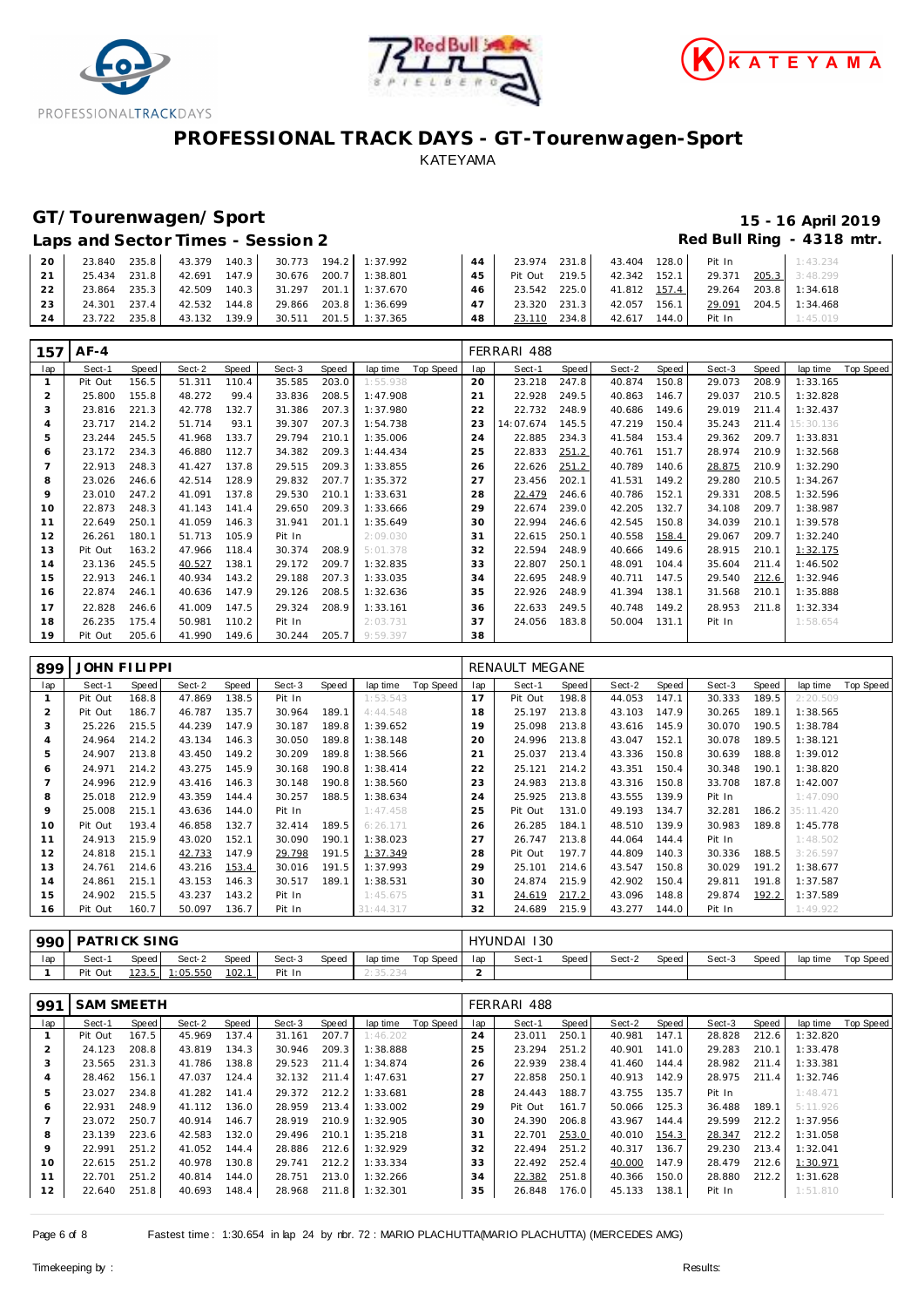





# **GT/Tourenwagen/Sport 15 - 16 April 2019**

|  | Laps and Sector Times - Session 2 |  |  | Red Bull Ring - 4318 mtr. |  |
|--|-----------------------------------|--|--|---------------------------|--|
|  |                                   |  |  |                           |  |

| 13 | 26.920  | 174.0 | 44.817 | 134.7 | 32.741 | 209.3 | 1:44.478        | 36 | Pit Out | 212.5 | 41.812 | 143.2 | 29.108 | 210.5 | 13:05.398 |
|----|---------|-------|--------|-------|--------|-------|-----------------|----|---------|-------|--------|-------|--------|-------|-----------|
| 14 | 22.875  | 251.2 | 44.848 | 133.3 | Pit In |       | 1:46.006        | 37 | 22.663  | 250.7 | 41.583 | 145.9 | 29.055 | 211.8 | 1:33.301  |
| 15 | Pit Out | 178.9 | 52.808 | 111.3 | 35.016 |       | 200.0 14:26.620 | 38 | 22.602  | 252.4 | 40.372 | 140.3 | 28.720 | 213.9 | 1:31.694  |
| 16 | 25.738  | 160.3 | 49.650 | 113.2 | 35.632 | 199.6 | 1:51.020        | 39 | 22.450  | 248.3 | 40.371 | 142.9 | 28.588 | 213.0 | 1:31.409  |
| 17 | 25.965  | 196.6 | 47.929 | 116.4 | 33.933 | 203.8 | 1:47.827        | 40 | 22.513  | 251.8 | 40.385 | 142.1 | 28.604 | 213.9 | 1:31.502  |
| 18 | 24.672  | 193.8 | 45.461 | 128.6 | 32.798 | 202.2 | 1:42.931        | 41 | 22.594  | 252.4 | 43.170 | 152.5 | 29.109 | 213.0 | 1:34.873  |
| 19 | 24.948  | 206.4 | 50.993 | 116.4 | Pit In |       | 2:09.099        | 42 | 22.608  | 251.2 | 40.278 | 144.0 | 28.618 | 213.9 | 1:31.504  |
| 20 | Pit Out | 190.3 | 42.774 | 148.4 | 29.809 |       | 210.9 17:06.983 | 43 | 22.619  | 251.2 | 40.857 | 133.0 | 29.075 | 213.4 | 1:32.551  |
| 21 | 22.990  | 247.8 | 41.181 | 149.6 | 29.266 | 210.9 | 1:33.437        | 44 | 22.548  | 251.2 | 40.719 | 147.9 | 28.883 | 212.6 | 1:32.150  |
| 22 | 22.878  | 249.5 | 41.238 | 138.1 | 29.610 | 210.9 | 1:33.726        | 45 | 22.705  | 248.3 | 41.150 | 141.0 | 29.011 | 212.2 | 1:32.866  |
| 23 | 22.807  | 250.7 | 41.331 | 145.2 | 29.014 | 211.4 | 1:33.152        | 46 | 22.755  | 248.9 | 40.507 | 145.9 | 29.139 | 212.6 | 1:32.401  |
|    |         |       |        |       |        |       |                 |    |         |       |        |       |        |       |           |

| 992            | <b>MATTHI AS MOSER</b> |       |        |       |        |       |           |           |     | FERRARI 488 |       |        |       |        |       |          |                    |
|----------------|------------------------|-------|--------|-------|--------|-------|-----------|-----------|-----|-------------|-------|--------|-------|--------|-------|----------|--------------------|
| lap            | Sect-1                 | Speed | Sect-2 | Speed | Sect-3 | Speed | lap time  | Top Speed | lap | Sect-1      | Speed | Sect-2 | Speed | Sect-3 | Speed |          | lap time Top Speed |
| $\mathbf{1}$   | Pit Out                | 152.7 | 48.557 | 111.3 | 33.517 | 206.9 | 1:49.544  |           | 26  | 23.125      | 209.6 | 42.823 | 147.9 | 30.309 | 206.5 | 1:36.257 |                    |
| $\overline{2}$ | 25.343                 | 185.7 | 46.827 | 146.7 | 29.567 | 212.2 | 1:41.737  |           | 27  | 23.357      | 244.4 | 41.801 | 150.4 | 31.071 | 207.3 | 1:36.229 |                    |
| 3              | 23.210                 | 217.2 | 42.761 | 136.4 | 29.296 | 212.2 | 1:35.267  |           | 28  | 23.199      | 246.6 | 42.041 | 147.1 | 29.882 | 208.5 | 1:35.122 |                    |
| $\overline{4}$ | 22.985                 | 203.7 | 44.241 | 133.7 | Pit In |       | 1:52.352  |           | 29  | 23.422      | 232.3 | 42.924 | 144.4 | 30.137 | 207.7 | 1:36.483 |                    |
| 5              | Pit Out                | 167.0 | 46.231 | 142.9 | 34.025 | 205.7 | 4:30.831  |           | 30  | 26.460      | 171.0 | 50.239 | 131.7 | Pit In |       | 1:57.515 |                    |
| 6              | 23.981                 | 218.6 | 43.168 | 142.9 | 31.344 | 206.1 | 1:38.493  |           | 31  | Pit Out     | 171.8 | 44.963 | 139.5 | 31.677 | 206.5 | 4:43.946 |                    |
| $\overline{7}$ | 23.597                 | 221.3 | 42.627 | 145.6 | 31.449 | 185.9 | 1:37.673  |           | 32  | 23.868      | 223.6 | 43.174 | 143.2 | 31.536 | 207.7 | 1:38.578 |                    |
| 8              | 24.150                 | 219.5 | 42.371 | 144.0 | 30.524 | 207.7 | 1:37.045  |           | 33  | 23.536      | 215.9 | 43.017 | 140.6 | 30.974 | 208.1 | 1:37.527 |                    |
| 9              | 23.969                 | 192.4 | 43.425 | 141.7 | 31.677 | 203.8 | 1:39.071  |           | 34  | 23.615      | 236.3 | 42.313 | 142.5 | 30.854 | 206.9 | 1:36.782 |                    |
| 10             | 23.906                 | 223.1 | 42.805 | 141.0 | Pit In |       | 1:49.259  |           | 35  | 23.247      | 242.2 | 42.185 | 146.7 | 30.271 | 207.3 | 1:35.703 |                    |
| 11             | Pit Out                | 185.4 | 44.358 | 144.8 | 31.083 | 207.3 | 5:19.885  |           | 36  | 23.087      | 245.5 | 41.486 | 151.7 | 30.097 | 208.9 | 1:34.670 |                    |
| 12             | 23.565                 | 217.7 | 42.359 | 147.1 | 30.575 | 207.7 | 1:36.499  |           | 37  | 22.743      | 244.4 | 41.346 | 145.2 | 31.641 | 210.9 | 1:35.730 |                    |
| 13             | 23.522                 | 214.2 | 44.273 | 146.3 | 31.482 | 206.1 | 1:39.277  |           | 38  | 22.684      | 247.8 | 41.199 | 147.9 | 29.863 | 209.3 | 1:33.746 |                    |
| 14             | 23.550                 | 221.3 | 42.929 | 142.5 | 30.420 | 208.9 | 1:36.899  |           | 39  | 24.350      | 188.3 | 43.977 | 146.7 | Pit In |       | 1:49.940 |                    |
| 15             | 23.308                 | 214.2 | 42.570 | 145.2 | 30.456 | 208.5 | 1:36.334  |           | 40  | Pit Out     | 173.7 | 44.062 | 147.9 | 31.550 | 208.5 | 8:50.348 |                    |
| 16             | 23.853                 | 186.0 | 45.321 | 144.4 | 30.523 | 209.7 | 1:39.697  |           | 41  | 23.412      | 240.6 | 41.935 | 146.7 | 30.287 | 209.3 | 1:35.634 |                    |
| 17             | 13:14.672              | 145.1 | 52.137 | 112.3 | 35.764 | 201.5 | 14:42.573 |           | 42  | 22.868      | 244.4 | 41.483 | 152.5 | 29.851 | 209.3 | 1:34.202 |                    |
| 18             | 24.437                 | 238.4 | 43.251 | 137.8 | 31.350 | 168.0 | 1:39.038  |           | 43  | 22.961      | 244.9 | 41.350 | 148.8 | 29.776 | 209.3 | 1:34.087 |                    |
| 19             | 12:47.484              | 142.1 | 48.742 | 146.7 | 31.584 | 206.9 | 14:07.810 |           | 44  | 22.553      | 245.5 | 41.263 | 152.5 | 29.831 | 207.7 | 1:33.647 |                    |
| 20             | 25.100                 | 208.0 | 44.848 | 132.0 | 30.873 | 203.4 | 1:40.821  |           | 45  | 22.711      | 248.9 | 40.939 | 154.7 | 29.686 | 210.9 | 1:33.336 |                    |
| 21             | 24.374                 | 195.2 | 43.108 | 143.6 | 30.178 | 206.5 | 1:37.660  |           | 46  | 22.608      | 237.4 | 42.441 | 149.2 | 30.459 | 210.5 | 1:35.508 |                    |
| 22             | 23.715                 | 242.2 | 42.148 | 138.5 | 30.410 | 207.3 | 1:36.273  |           | 47  | 23.698      | 192.7 | 43.341 | 151.7 | 30.406 | 210.9 | 1:37.445 |                    |
| 23             | 23.300                 | 246.1 | 42.372 | 153.0 | 29.761 | 205.7 | 1:35.433  |           | 48  | 23.925      | 187.0 | 41.983 | 152.5 | 30.170 | 210.1 | 1:36.078 |                    |
| 24             | 23.361                 | 247.2 | 41.923 | 159.8 | 29.572 | 209.3 | 1:34.856  |           | 49  | 22.726      | 226.4 | 42.746 | 143.6 | Pit In |       | 1:44.606 |                    |
| 25             | 23.485                 | 246.1 | 41.562 | 150.8 | 29.723 | 209.3 | 1:34.770  |           | 50  |             |       |        |       |        |       |          |                    |

| 993            |          |       | TOMMY LINDROTH |       |        |       |          |           |     | FERRARI 488 |       |        |       |        |       |           |           |
|----------------|----------|-------|----------------|-------|--------|-------|----------|-----------|-----|-------------|-------|--------|-------|--------|-------|-----------|-----------|
| lap            | Sect-1   | Speed | Sect-2         | Speed | Sect-3 | Speed | lap time | Top Speed | lap | Sect-1      | Speed | Sect-2 | Speed | Sect-3 | Speed | lap time  | Top Speed |
| 1              | Pit Out  | 172.3 | 50.501         | 122.7 | 34.578 | 184.6 | 1:54.654 |           | 18  | 24.560      | 173.4 | 47.048 | 125.9 | Pit In |       | 1:52.145  |           |
| $\overline{2}$ | 25.079   | 221.7 | 46.959         | 141.0 | 31.031 | 207.3 | 1:43.069 |           | 19  | Pit Out     | 179.8 | 45.801 | 135.7 | 30.345 | 205.7 | 22:06.083 |           |
| 3              | 23.690   | 242.2 | 41.470         | 157.4 | 29.907 | 207.3 | 1:35.067 |           | 20  | 23.583      | 239.5 | 41.829 | 152.1 | 29.899 | 206.1 | 1:35.311  |           |
| $\overline{4}$ | 23.303   | 204.4 | 42.544         | 150.0 | 29.788 | 206.1 | 1:35.635 |           | 21  | 23.464      | 201.7 | 43.163 | 140.6 | 29.808 | 205.3 | 1:36.435  |           |
| 5              | 23.328   | 191.7 | 43.230         | 151.3 | 29.408 | 208.5 | 1:35.966 |           | 22  | 23.890      | 226.4 | 42.690 | 142.5 | Pit In |       | 1:58.072  |           |
| 6              | 23.143   | 247.2 | 1:06.287       | 76.2  | 31.979 | 206.9 | 2:01.409 |           | 23  | Pit Out     | 183.2 | 46.143 | 129.2 | 31.730 | 206.1 | 5:24.579  |           |
|                | 23.013   | 248.3 | 41.942         | 147.9 | 29.764 | 208.1 | 1:34.719 |           | 24  | 23.702      | 242.2 | 41.587 | 149.6 | 29.395 | 208.1 | 1:34.684  |           |
| 8              | 23.012   | 247.8 | 42.063         | 139.2 | 30.176 | 207.3 | 1:35.251 |           | 25  | 22.783      | 247.8 | 40.892 | 149.6 | 29.273 | 208.5 | 1:32.948  |           |
| 9              | 23.219   | 233.8 | 42.032         | 152.5 | 29.934 | 208.9 | 1:35.185 |           | 26  | 22.919      | 247.2 | 40.737 | 144.8 | 30.342 | 208.1 | 1:33.998  |           |
| 10             | 22.947   | 246.6 | 42.049         | 141.0 | 30.260 | 208.5 | 1:35.256 |           | 27  | 22.745      | 247.2 | 40.555 | 150.8 | 29.168 | 207.7 | 1:32.468  |           |
| 11             | 22.956   | 247.2 | 41.407         | 150.4 | Pit In |       | 1:54.264 |           | 28  | 22.732      | 249.5 | 41.332 | 139.5 | 29.816 | 208.9 | 1:33.880  |           |
| 12             | Pit Out  | 193.4 | 46.322         | 144.0 | 30.647 | 208.9 | 9:12.063 |           | 29  | 22.671      | 248.9 | 41.880 | 149.6 | 29.322 | 208.5 | 1:33.873  |           |
| 13             | 23.362   | 247.8 | 41.684         | 145.9 | 30.103 | 210.1 | 1:35.149 |           | 30  | 22.928      | 248.3 | 41.049 | 135.3 | 29.694 | 208.9 | 1:33.671  |           |
| 14             | 5:12.856 | 208.8 | 45.047         | 144.4 | 29.786 | 208.5 | 6:27.689 |           | 31  | 22.631      | 248.9 | 40.596 | 147.9 | 29.725 | 209.3 | 1:32.952  |           |
| 15             | 22.863   | 248.3 | 40.976         | 155.6 | 29.168 | 209.7 | 1:33.007 |           | 32  | 22.644      | 248.9 | 41.464 | 145.9 | 29.685 | 209.3 | 1:33.793  |           |
| 16             | 22.714   | 207.2 | 44.549         | 151.7 | 29.215 | 209.7 | 1:36.478 |           | 33  | 23.149      | 246.6 | 42.253 | 141.0 | Pit In |       | 1:49.327  |           |
| 17             | 22.522   | 250.7 | 40.564         | 150.0 | 29.001 | 208.1 | 1:32.087 |           | 34  |             |       |        |       |        |       |           |           |

| 997 | RAUER-LAUER |       |        |       |        |       |                |             | RENAULT CLIO |        |       |        |       |        |       |                |           |  |
|-----|-------------|-------|--------|-------|--------|-------|----------------|-------------|--------------|--------|-------|--------|-------|--------|-------|----------------|-----------|--|
| lap | Sect-1      | Speed | Sect-2 | Speed | Sect-3 | Speed | lap time       | Top Speed I | lap          | Sect-1 | Speed | Sect-2 | Speed | Sect-3 | Speed | lap time       | Top Speed |  |
|     | Pit Out     | 124.0 | 58.152 | 124.1 | 36.797 | 154.7 | 2:10.536       |             | 18           | 28.447 | 182.9 | 51.540 | 125.9 | 33.734 | 165.9 | 1:53.721       |           |  |
|     | 29.785      | 181.6 | 50.103 | 125.6 | 34.404 | 163.1 | 1:54.292       |             | 1 Q          | 28.424 | 182.6 | 48.492 | 130.1 | 33.555 | 165.1 | 1:50.471       |           |  |
|     | 28.808      | 182.9 | 48.863 | 133.3 | 33.899 | 164.6 | 1:51.570       |             | 20           | 28.388 | 182.6 | 48.247 | 134.3 | 33.759 |       | 164.6 1:50.394 |           |  |
|     | 28.661      | 181.9 | 49.092 | 131.4 | 33.944 |       | 164.9 1:51.697 |             | 21           | 28.428 | 182.6 | 48.722 | 132.7 | 34.061 |       | 165.9 1:51.211 |           |  |

Page 7 of 8 Fastest time : 1:30.654 in lap 24 by nbr. 72 : MARIO PLACHUTTA(MARIO PLACHUTTA) (MERCEDES AMG)